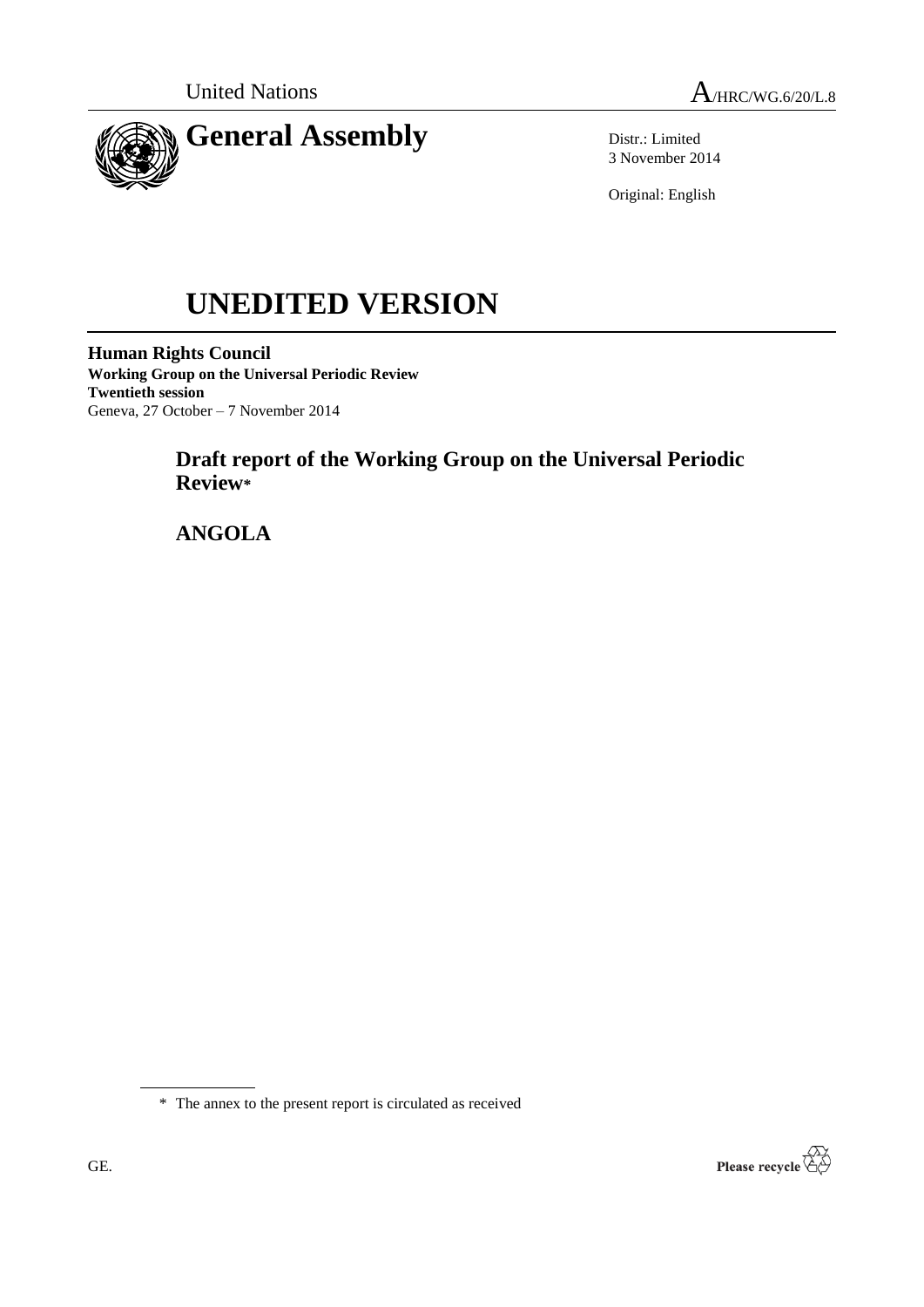## **A/HRC/WG.6/20/L.8**

## Contents

|       |           | Paragraphs | Page |
|-------|-----------|------------|------|
|       |           | $1 - 4$    | 3    |
|       |           | $5 - 132$  | 3    |
|       | A.        | $5 - 20$   | 3    |
|       | <b>B.</b> | $21 - 133$ | 5    |
| Н.    |           | 134–136    | 13   |
| Annex |           |            |      |
|       |           |            | 27   |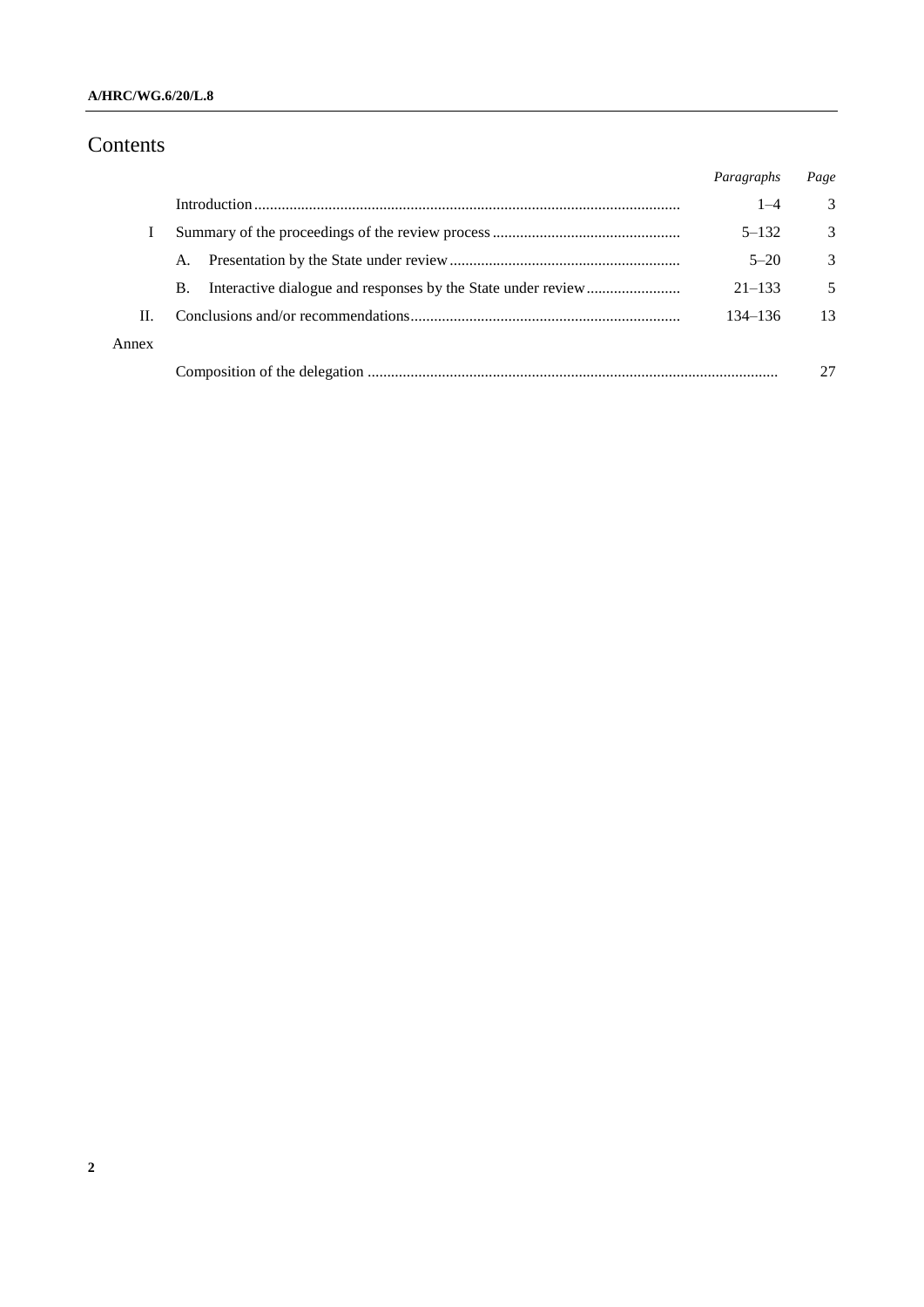## **Introduction**

1. The Working Group on the Universal Periodic Review (UPR), established in accordance with Human Rights Council resolution 5/1 of 18 June 2007, held its twentieth session from 27 October to 7 November 2014. The review of Angola was held at the 8th meeting on 29 October 2014. The delegation of Angola was headed by Dr. Rui Jorge Carneiro Mangueira. At its 14th meeting held on 4 November 2014, the Working Group adopted the report on Angola

2. On 15 January 2014, the Human Rights Council selected the following group of rapporteurs (troika) to facilitate the review of Angola: Chile, Congo and France.

3. In accordance with paragraph 15 of the annex to resolution 5/1 and paragraph 5 of the annex to resolution 16/21, the following documents were issued for the review of Angola:

(a) A national report submitted/written presentation made in accordance with paragraph 15 (a) (A/HRC/WG.6/20/AGO/1);

(b) A compilation prepared by OHCHR in accordance with paragraph 15 (b) (A/HRC/WG.6/20/AGO/2);

(c) A summary prepared by OHCHR in accordance with paragraph 15 (c) (A/HRC/WG.6/20/AGO/3).

4. A list of questions prepared in advance by Mexico, Norway, Slovenia, Spain, Switzerland, United Kingdom of Great Britain and Northern Ireland, was transmitted to Angola, through the troika. These questions are available on the extranet of the UPR.

## **I. Summary of the proceedings of the review process**

#### **A. Presentation by the State under review**

5. The delegation stated that the promotion and protection of human rights and fundamental freedoms is a permanent feature of Government policy, internally and externally. In 2007, Angola was elected to the Human Rights Council and has served two consecutive terms, from 2007 to 2013. Angola had the privilege of participating in the negotiations and approval of the "IB Package". Angola considers the mechanism of the Universal Periodic Review as an excellent opportunity to assess the performance of governments on human rights and fundamental freedoms, as well as to exchange experiences, best practices and challenges, based on universally accepted standards.

6. Angola was engaged in a long period of armed conflict, the consequences of which are still being felt in various fields. However, the last 12 years of effective peace, has allowed the realization of legislative elections in 2008 and general elections in 2012, which took place peacefully and was considered free and fair, by the international community.

7. The delegation stated that the legal framework for human rights is characterized by a set of legal instruments, particularly the Constitution of the Republic of Angola, which enshrines international law, thus demonstrating the particular interest Angola attaches to the human rights and fundamental freedoms enshrined in key international instruments.

8. The delegation stated that during its first universal periodic review Angola accepted 166 recommendations. The status of implementation of those recommendations is contained in the National Report that has been submitted to the Human Rights Council. The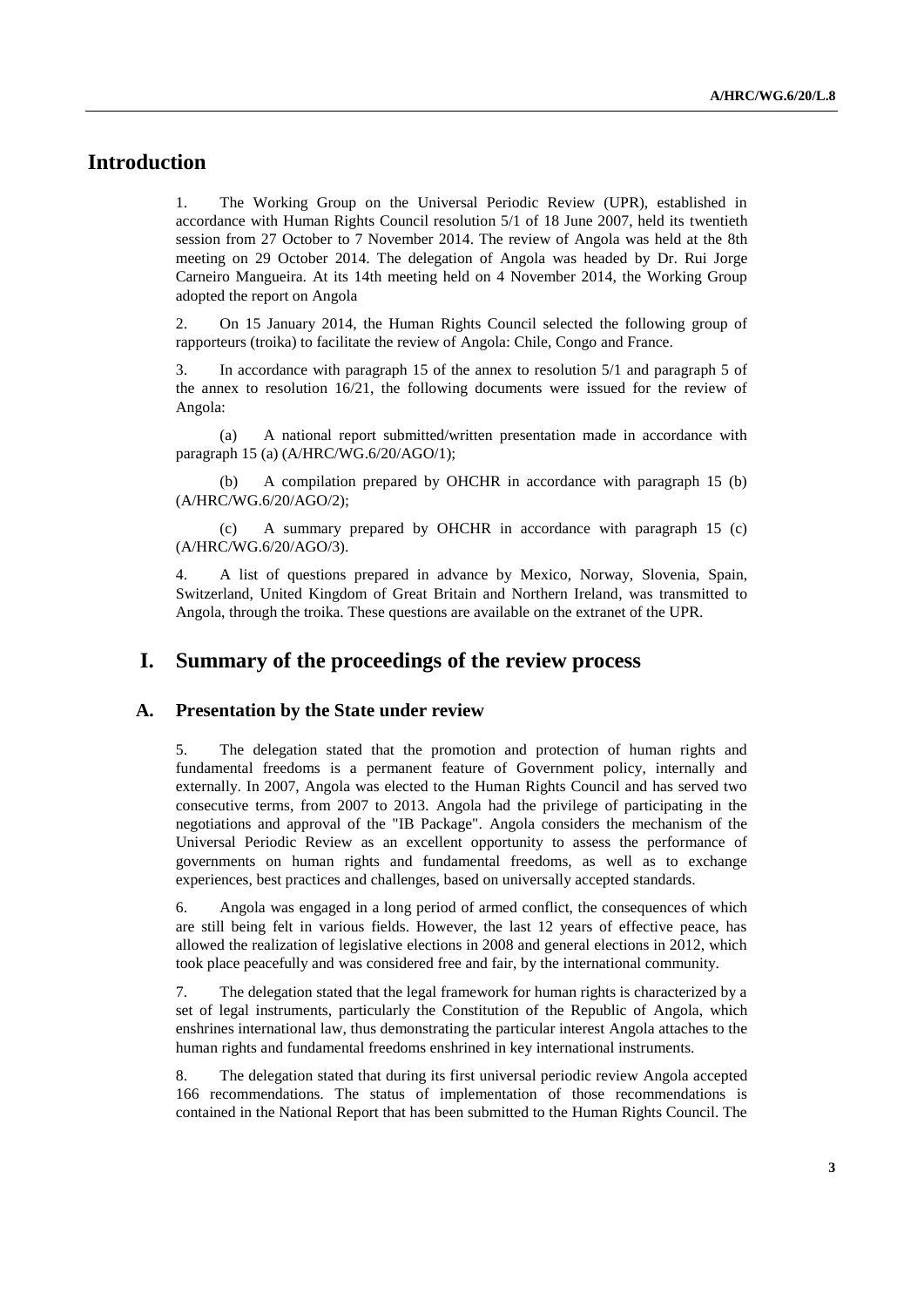Report was prepared by the Inter-Secretarial Commission for the Preparation of National Reports for Human Rights, with the active participation of the Angolan Civil Society Organizations.

9. The delegation stated that in October 2010, Angola presented its report to the Committee on the Rights of the Child, which examined the second, third and fourth consolidated periodic reports on the implementation of the Convention. The next consolidated report will be submitted in October 2015. In February 2013, the Committee on the Implementation of the Convention on the Elimination of All Forms of Discrimination against Women (CEDAW) received Angola's consolidated fifth and sixth periodic reports. In March 2013, the Human Rights Committee considered the initial report on the implementation of the International Covenant on Civil and Political Rights. The delegation also stated that in April 2013, the then High Commissioner for Human Rights visited Angola. While the High Commissioner noted challenges, she also acknowledged the progress that had been made.

10. In 2010 the Government took concrete steps to strengthen the national system of human rights protection with the merger of the then Ministry of Justice and the Secretary of State for Human Rights, resulted in the establishment of the Ministry of Justice and Human Rights.

11. The delegation stated that the National Assembly approved for discussion the draft Law on the Organization and functioning of the Courts which provides for the establishment of 60 district courts and 5 courts of appeal, making access to justice faster, more accessible and less costly.

12. The delegation stated the efforts undertaken towards achieving the main objectives of the Millennium Development Goals had halved the extreme poverty rates. The Government has established the National Plan of Development for 2013-2017, creating conditions to enable the growth of the economy and for the better distribution of wealth.

13. The delegation stated that the preliminary results of the census held in May indicated that the country has 24 383 301 inhabitants, of which 52 percent are female. Women are by far the majority in the population. However, their representation corresponds to 21 percent in government jobs, 36 percent in parliament, 30 percent in the judicial system and 50 percent in diplomacy.

14. The Government is implementing the National Program on Housing and Urban Development, with the main focus on building 35 000 houses and ensuring the right to adequate housing. Evictions occur only by court order and people are resettled. About 20,000 homes have been built in the province of Luanda (Zango Project) that have been given free of charge to citizens in this situation. Also, efforts have been made to improve the distribution of energy and water, and the delegation informed of the three main programs in this regard.

15. In response to advanced questions, the delegation stated that Angola was examining the compatibility of the Rome Statue with its own legal system. The Convention Against Torture and Other Inhuman or Degrading Treatment and the Protocols thereto, together with other instruments, was signed in 2013, and was going through the process of ratification.

16. The Government invited the Special Rapporteurs on Adequate Housing, Migrant Rights and Peaceful Demonstrations to visit Angola. However, the visits did not take place because of the timing, but there is political will to have these visits and they may occur next year. The delegation emphasized that freedom of expression is a fundamental right enshrined in Article 40 of the Constitution of the Republic of Angola in conjunction with Law No. 7/06 of 15 May - Press Law, as well as other international legal instruments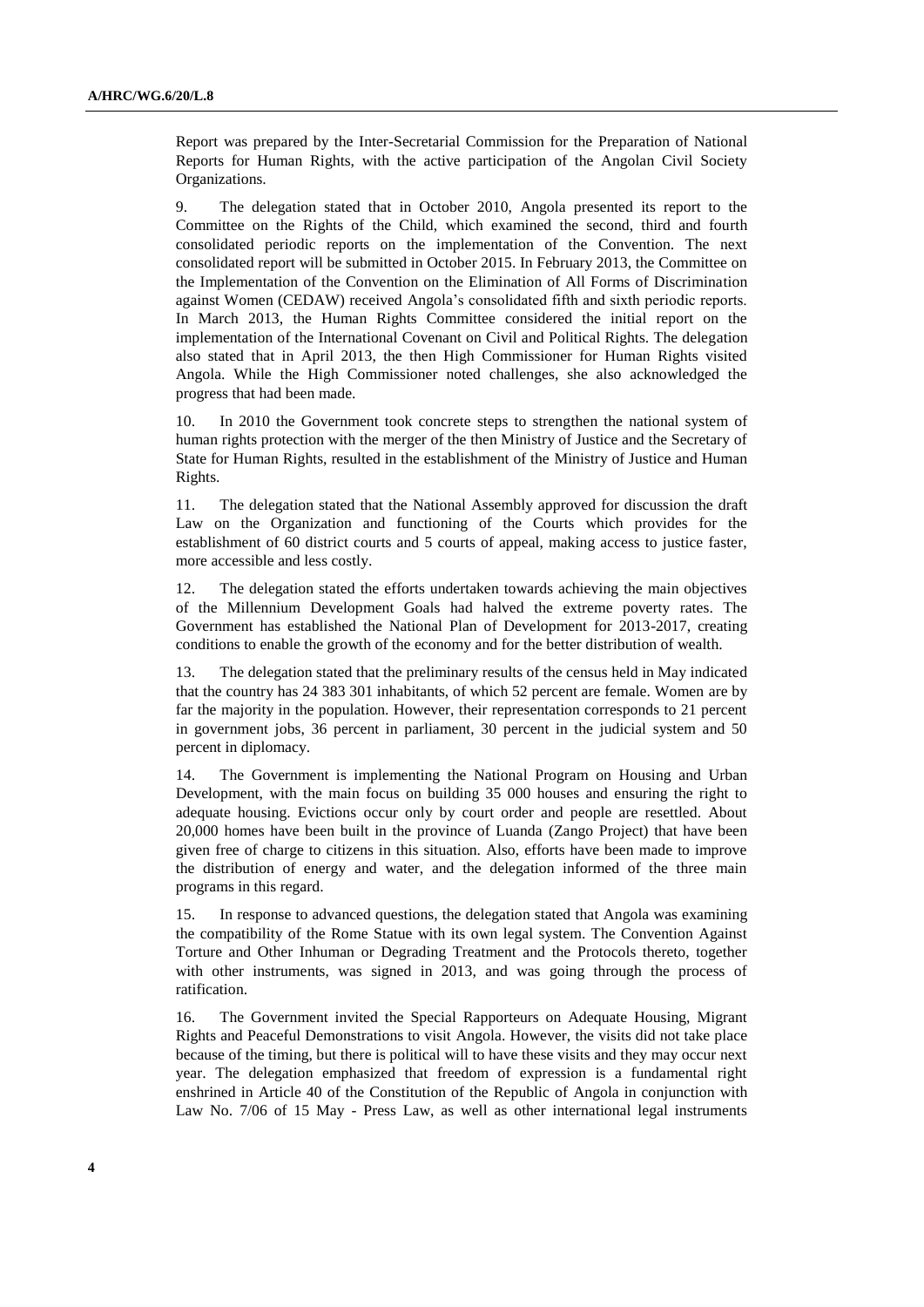ratified by Angola, including the ICCPR, (art.19) and the African Charter on Human and Peoples' Rights provided such expression does not violate the respect to honour, good name, reputation and image of the private life of the citizen. The delegation explained that the National Service Criminal Investigation and Instruction, the Attorney General and the courts, only have standing to proceed with these cases if the victim considers his honour offended and proceeds to lodge a formal complaint. If the victim decides to drop the case, for any reason, including agreement with the defendant, the case is closed.

17. The delegation stated that Angola is a member of the United Nations and the African Union Convention against Corruption. It is also a founding member of the Kimberley process on the buying and selling of diamonds. A technical team from the Ministry of Foreign Affairs of Geology and Mines and the Ministry of Petroleum was considering the Extractive Industries Transparency Initiative (EITI).

18. A comprehensive program of reform of the health sector was carried out, with rehabilitation of the health infrastructure. There was also the expansion of the municipal health network and the creation of new specialized reference services. Angola continues to show improvement in the areas of pregnancy health care, preventable diseases by vaccination, and the reduction or stabilization in incidence and mortality of endemic diseases in particular HIV / AIDS. The delegation explained that the health indicators show remarkable progress in maternal and infant mortality.

19. The Cabinet Presidential Decree No. 52/12 of 26 March 2012 established the National Commission Regulation Prevention and Audit of Maternal Deaths and perinatal, and the Project on Strengthening of Municipal Health Services for the enhancement of health care and management in the primary care level, with 267 Cuban technicians and project approval for the Tuberculosis and Malaria. The campaigns of provincial and national vaccination are frequent and have contributed to the reduction of preventable diseases.

20. The Constitution of the Republic of Angola establishes several principles in safeguarding the rights of children. In 2008, the Executive ratified the eleven commitments to children and set a plan of action for monitoring its implementation, which is assessed every two years by the National Children's Forum.

#### **B. Interactive dialogue and responses by the State under review**

21. During the interactive dialogue, 101 delegations made statements. Recommendations made during the dialogue are to be found in section II of the present report.

22. The United Kingdom of Great Britain and Northern Ireland welcomed Angola's recent openness to visits by human rights groups and urged Angola to ensure that democratic space remained open.

23. The United Republic of Tanzania acknowledged human rights achievements despite challenges in economic development, health and housing, and commended the adoption of the 2010 Constitution.

24. The United States of America expressed serious concerns over restrictions on freedom of expression, peaceful assembly and association, as well as human rights violations committed by security forces.

25. Uruguay noted the predominance of international human rights instruments in Angola's Constitution and urged it to implement the recommendations received during the first UPR cycle.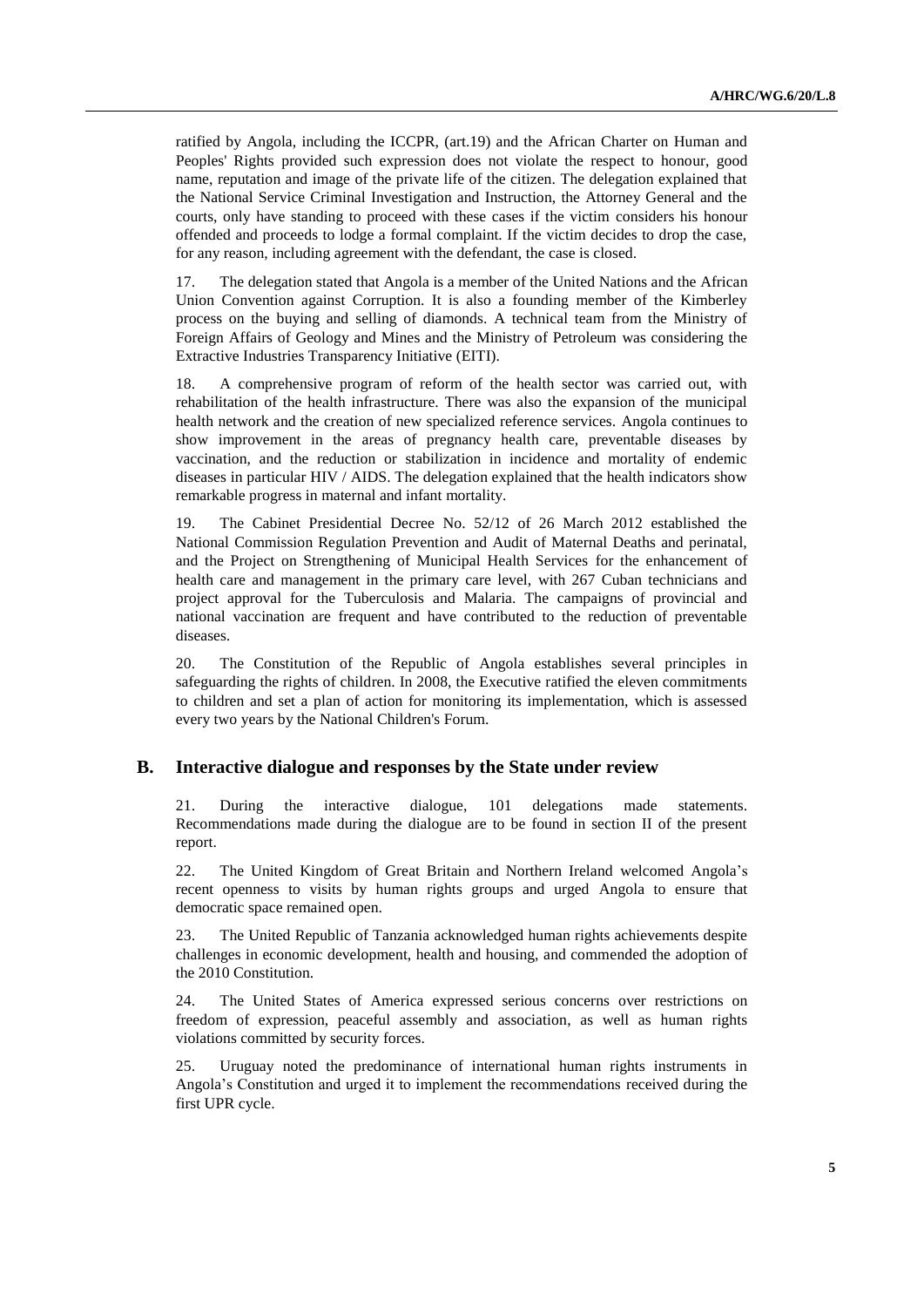26. Uzbekistan welcomed the adoption of the new Constitution, the reform of the justice system and the accession of Angola to a number of key international instruments.

27. Venezuela (Bolivarian Republic of) commended Angola's progress on implementation of recommendations from the first UPR cycle, ratification of CRPD and reforms to basic education.

28. Viet Nam appreciated the adoption of the new Constitution, noted the ongoing legal reforms, and the ratification and accession of international instruments since the last UPR.

29. Zimbabwe noted the progress made in improving the human rights normative and institutional framework; and Angola's readiness to cooperate with OHCHR and the human rights mechanisms.

30. Algeria encouraged Angola to proceed with the implementation of its 2013-2017 National Development Plan and National Strategy for Long-Term Development "Angola 2025".

31. Argentina commended Angola's efforts to guarantee the rights of elderly persons and encouraged it to accelerate the harmonization of its domestic legislation with CEDAW.

32. Armenia commended Angola's promotion of gender equality and children's rights but was concerned that several human rights instruments had not been ratified.

33. Australia expressed concern that measures to combat violence against women have not been implemented and on reports of repressive measures and human rights abuses.

34. Azerbaijan noted improvement in Angola's legal framework and the ratification of several international instruments. It noted the establishment of the Ministry of Justice and Human Rights.

35. Bangladesh commended Angola's commitment to human rights by taking measures including the approval of the Constitution and the general elections; they noted progress in the primary health care. They highlighted landmines awareness raising issue.

36. Belarus noted the international obligations and agreements accepted by Angola and the improvements to its national system to protect human rights.

37. Belgium encouraged Angola to continue its follow-up of the recommendations made during the first UPR cycle. It was concerned by restrictions to freedom of expression.

38. Benin commended Angola's adoption of its Constitution and urged the international community to support Angola in promoting and protecting human rights.

39. Bolivia (Plurinational State of) commended Angola's ratification of human rights treaties and its Integrated Municipal Programme of Rural Development and the Fight against Poverty.

40. Botswana noted legislative and policy measures since Angola's last UPR; and the judicial reforms protecting women and children rights against trafficking and violence. It noted the measure to prevent corruption; and challenges in the area of child abuse and neglect and the lack of specific legislation to protect children.

41. Brazil commended Angola's progress towards ratifying CAT and OP-CAT but was concerned that some challenges still remained, particularly regarding persons with disabilities.

42. Burkina Faso encouraged Angola to coordinate human rights structures, provide human rights education, complete its birth registration campaign and eradicate accusations of witchcraft against children.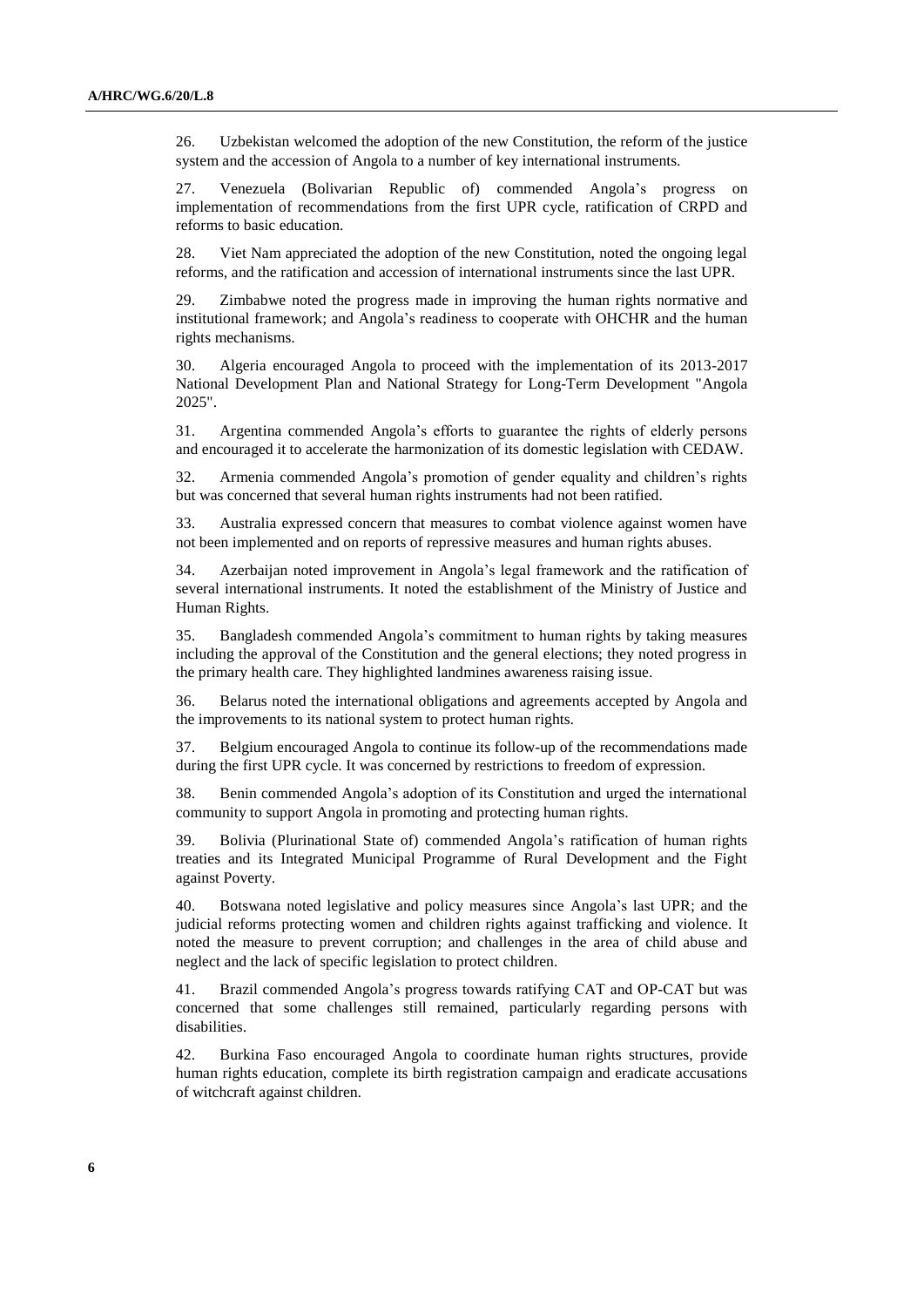43. Burundi commended Angola's Commission on Justice and Law Reform, ratification of UNTOC and measures promoting gender equality and combating violence against women and children.

44. Cabo Verde noted Angola's efforts to improve human rights. It encouraged it to intensify its human rights activities and urged Angola's international partners to provide all necessary assistance.

45. Canada enquired about progress made since adopting Law 25/11 on Domestic Violence. It was concerned by restrictions to minority religions, particularly Muslim communities and press freedom.

46. The Central African Republic commended Angola's ratification of several international instruments and its adoption of socioeconomic measures so as to improve living conditions.

47. Chad noted adoption of measures towards social protection, universal education, combating domestic violence and supporting elderly persons. It encouraged cooperation with HRC and treaty bodies.

48. China commended the achievement on combating domestic violence, protecting children's rights, reforming the education system and improving the health care system. It also welcomed the ratification of CRPD and the signature of ICERD.

49. The Congo noted adoption of the Constitution, accession to various international instruments, and prison reform. It encouraged creation of a national human rights institution in accordance with the Paris Principles.

50. Costa Rica recognized signature of ICERD, CAT and OP-CAT and domestic violence legislation. Extrajudicial executions, excessive use of force and intimidation were of concern.

51. Côte d'Ivoire welcomed creation of the Ministry of Justice and Human Rights and accession to international instruments, including CRPD and OP-CRPD.

52. Cuba applauded steps to improve poverty, right to health, human rights education, and sustainable development; noting better child protection and development, and reduction in illiteracy.

53. The Czech Republic warmly welcomed the delegation of Angola to the Universal Periodic Review.

54. The Democratic People's Republic of Korea noted the reduction in poverty, signature and ratification of international instruments and implementation of national policies, which should continue.

55. The Democratic Republic of the Congo commended Angola's commitment to human rights and implementation of international instruments.

56. Denmark commended the progress and highlighted the related initiative launched for the universal ratification and implementation of CAT in order to assist governments in overcoming obstacles to its ratification.

57. Djibouti noted Angola's policy to promote and protect human rights, with particular regard to the rights of women and children.

58. The Dominican Republic commended achievements in education, particularly the reduced level of illiteracy; and efforts to prevent and control communicable diseases, especially endemic diseases.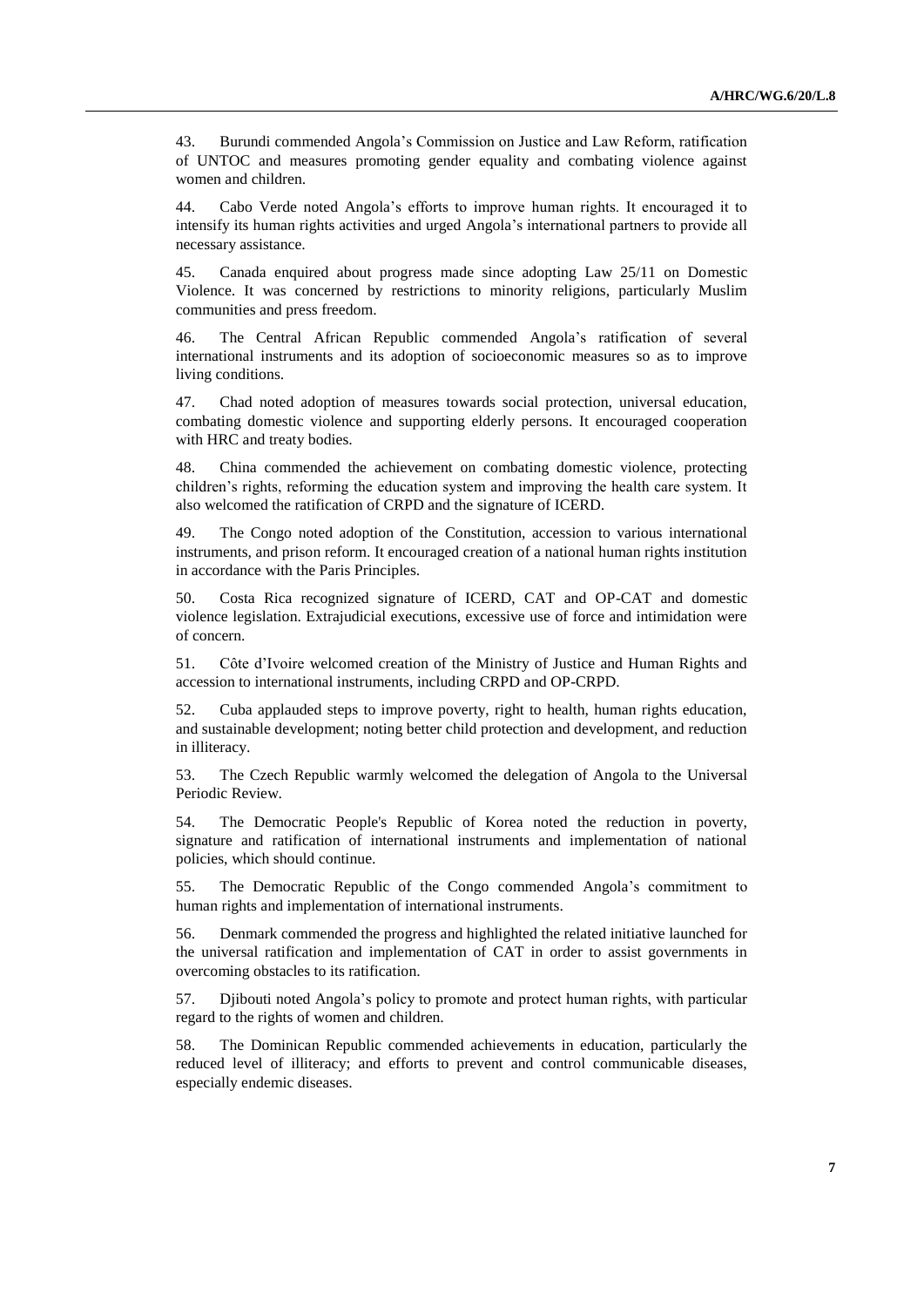59. Ecuador noted the focus on promoting and protecting human rights in the new Constitution, particularly to combat discrimination; and welcomed ratification of CRPD and OP-CRPD.

60. Egypt urged continued human rights progress; and noted the new Constitution, establishment of the National Children's Council, ongoing judicial reform and consideration of a national human rights institution.

61. Equatorial Guinea applauded steps to combat poverty, improve women's participation in decision-making processes, and promote human rights education.

62. Eritrea noted with satisfaction the on-going efforts in human rights and stressed on stepping-up efforts to address issues of children's Rights including through considering accession to instruments that they are not yet party to and maximize efforts to ensure social justice.

63. Estonia noted the adoption of a new Constitution and the creation of the Ombudsman's institution. It welcomed the signing of several international instruments and looked forward to their ratification.

64. Ethiopia commended achievements in women's and children's rights, gender equality, education, and housing; and in combating poverty, corruption, violence against children and harmful traditional practices.

65. France welcomed the presentation of the national report and the signature by Angola of several international human rights instruments in the last two years.

66. Gabon noted legislative and administrative measures against corruption and trafficking in persons; the visit of the former High Commissioner for human rights and the invitation extended to Special Rapporteurs on migrants and housing.

67. Germany urged ratifying and implementing the human rights treaties it had signed, and expedite the implementation of outstanding recommendations.

68. Ghana noted the Constitution's incorporation of international institutions; judicial reform; and establishment of the Ministry of Justice and Human Rights and the Ombudsman's Office.

69. Greece commended legislation on gender equality and women's rights; and efforts to repatriate refugees, requesting information on the planned review and adoption of related legislation.

70. Holy See acknowledged the escalating enrolment rate. It also commended the advancement of health care quality, the assistance to those suffering from HIV and the initiatives to secure the right to adequate housing.

71. India welcomed measures to strengthen institutional and human rights infrastructure and the steps taken to strengthen the independence of judiciary and reform the justice system.

72. Indonesia welcomed progress in protecting human rights and particularly in combating violence against women noting the adoption of Law 25/11 on Domestic Violence.

73. Iran (Islamic Republic of) noted that progress has been made in poverty reduction; the adoption of the framework law and action plan on education for all; and judicial reform.

74. Ireland welcomed positive efforts by Angola and expressed concern by reports of intimidation and arbitrary detention of human rights defenders, journalists and civil society actors.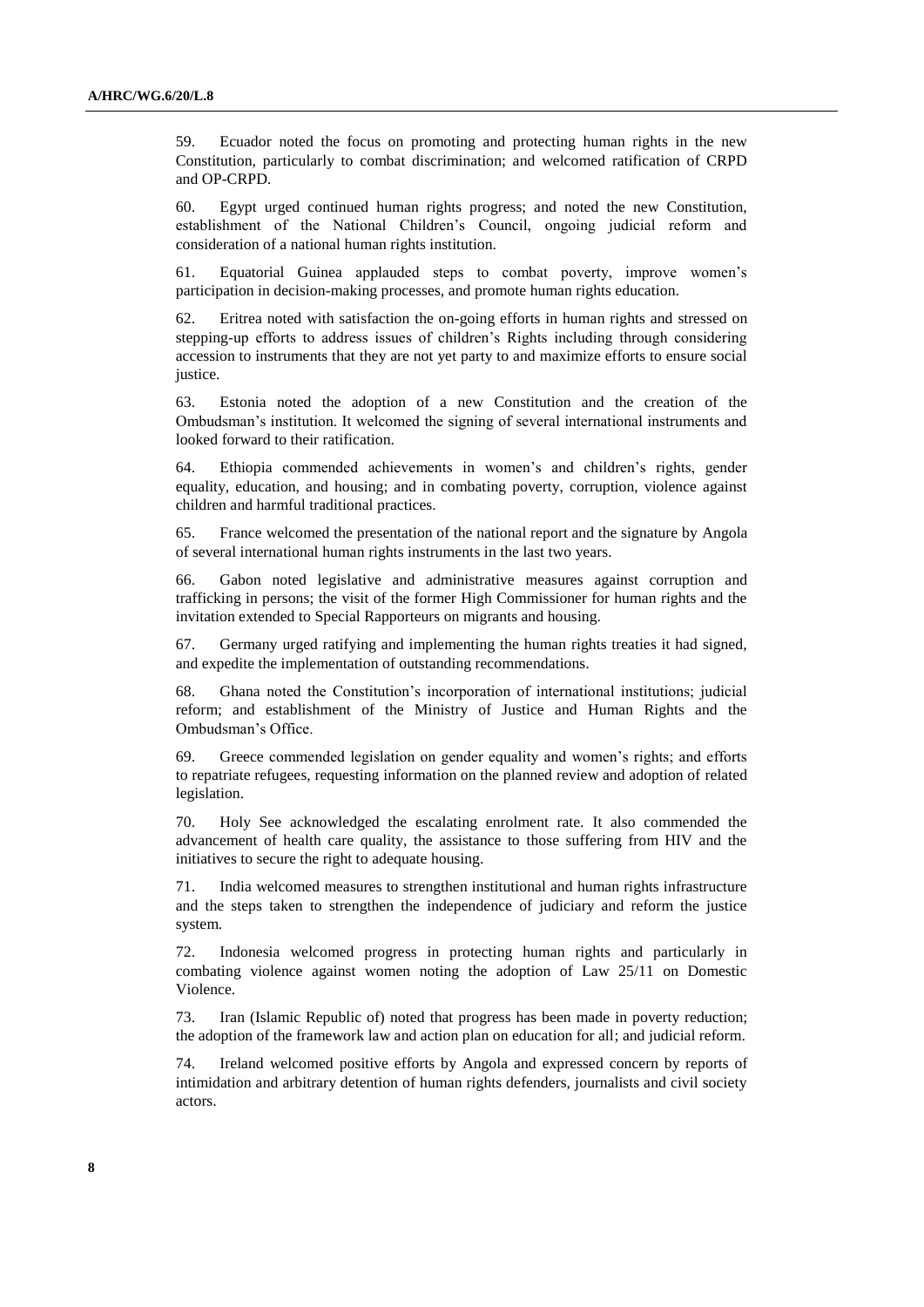75. Israel commended Angola's new Constitution, recent successful elections, and ratification of CRPD and OP-CRPD; and asked about measures and activities undertaken to improve human rights.

76. Italy welcomed the signature of CAT, legislation on women's rights and their role in the family and society, and measures to protect children's rights.

77. Kenya noted accession to core instruments, policies on combating poverty and supporting rural women, and legal reform; encouraging efforts to meet women's and children's needs.

78. Kuwait welcomed the adoption of the new Constitution which guarantees rights and freedoms and preventing discrimination and applauded the national strategy on education, including initiatives towards improving literacy.

79. The Lao People's Democratic Republic welcomed efforts to enhance freedom of expression, improve the education system, access to health and eliminate violence against women and children.

80. Lebanon commended the Constitution, which guaranteed collective and individual rights, prohibited discrimination, and enshrined international instruments on human rights and trafficking. Recent elections strengthened democracy.

81. Lesotho commended Angola's achievement in realizing the right to education, enacting Protection and Full Development of Child Act 2012 and establishing the National Council for Protection of the Persons with Disabilities.

82. The delegation of Angola provided information on measures to combat violence against children, forced marriage, child labour. There was a system of recording such cases, administered by the national institute for children. Judges in investigating such cases must ensure that the child is represented. Also, children are given the necessary support in schools and by the police, as there are special police stations to deal with day-to-day events involving children. SOS call centres are being established to receive complaints. Civil Society monitors follow-up to complaints. The networks involve coordination and dialogue between communities and authorities with involvement of children. The delegation informed of strategies to combat child labour through information campaigns and awareness raising as well as education within families and communities. Violence against children and forced marriage are considered to be crimes.

83. As regards domestic violence, the delegation informed of the actions to improve the conditions for women through programmes to prevent domestic violence and protect victims. The Government was also mobilising society and raising public awareness with regard to sexual violence against women and girls.

84. The delegation stated that for victims of domestic violence, the government has set up a network of free legal advisory centres, shelters and channels for out of court settlement of disputes. Partnerships were established with religious organisations and civil society. There has also been awareness raising campaigns to combat domestic violence.

85. The delegation stated that in August 2014, a national forum for rural women was held were women could their ideas and join the dialogue with the Government on what was needed and how this could be provided. The delegation also informed of the national programme to provide assistance to women.

86. The delegation stated that health system was based on primary health care which is free of charge and focuses primarily on the health of women and children, and this with a view to reducing maternal and infant mortality rates. The delegation informed of the budget for health care and stated that the Government has a health plan up to 2025.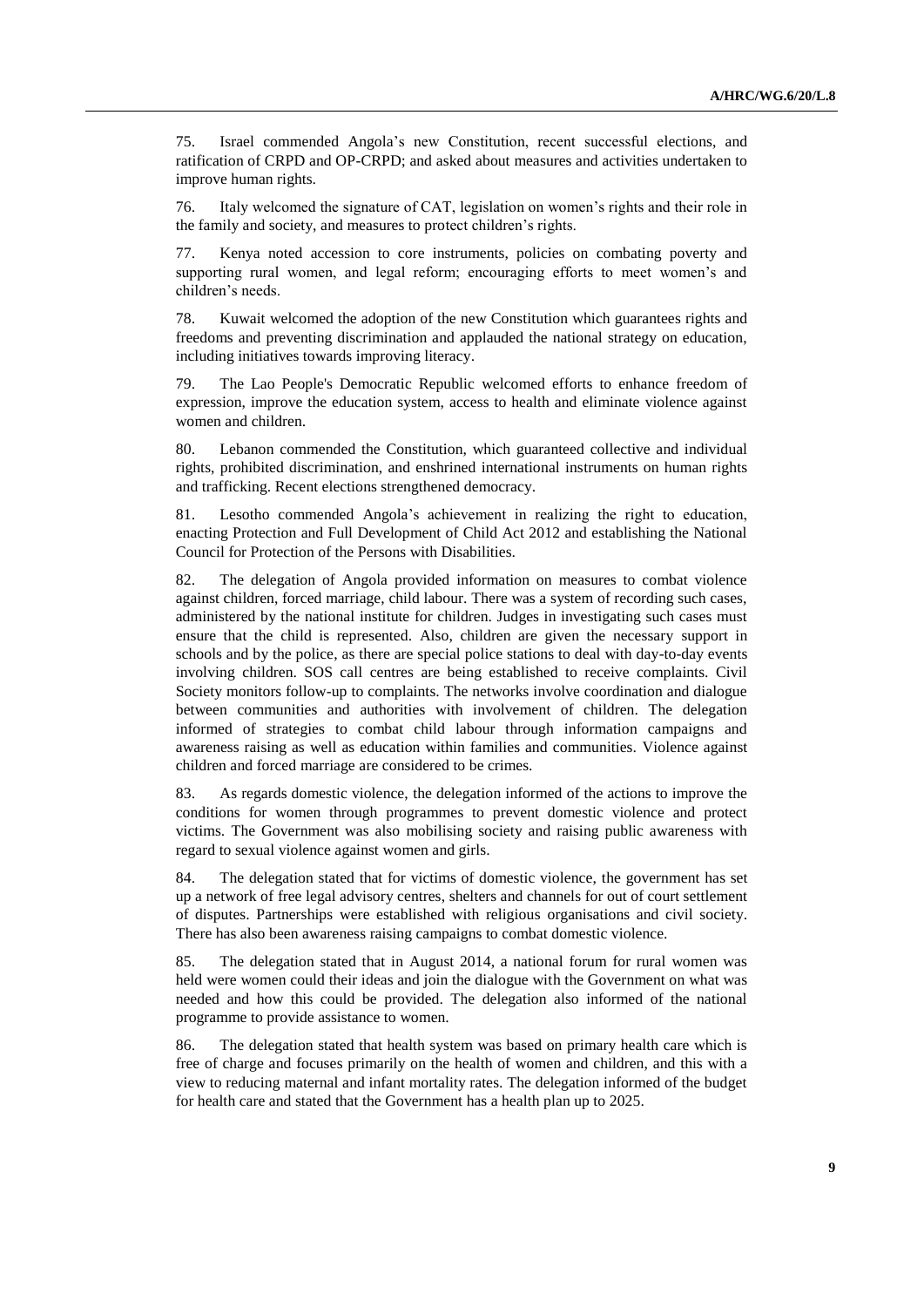87. The delegation stated that ratification of the Convention against Torture was nearing the end of the process. However, Article 6 of the Constitution expressively prohibits torture. Also, torture was punishable by law.

88. The delegations stated that there was no restrictions on Muslim communities and respect for freedom of worship was guaranteed in the Constitution. There was editorial diversity in the media and a new law on the media will be adopted. The Government has been stepping up policies to prevent possible violations on the rights of migrants and the immigrant. The delegation provided information on the Government's demining activities.

89. Libya noted ratification of international conventions, and judicial system reform, including the body established to ensure compliance of national legislation with international instruments, leading to laws that strengthened human rights.

90. Malaysia commended the adoption of Strategy for the Prevention and Combating of Violence against Children. It also acknowledged the achievement on illiteracy reduction and enrolment increase.

91. Maldives urged ratification of international instruments and commended legislation on domestic violence; encouraging efforts to improve the economic situation of poor and rural communities.

92. Mali noted ratification of international instruments and their incorporation in national legislation; and protection of women's rights, particularly regarding gender-based violence and early marriage.

93. Mauritania welcomed accession to international instruments, and measures taken to advance women rights, and its National Development Plan; encouraging efforts towards access to education and health.

94. Mexico commended normative progress, including the ratification of CRPD and legislation against domestic violence; and the creation of the Ministry of Justice and Human Rights.

95. Montenegro asked about elimination of stereotypes and harmful practices; steps to improve women's rights and implement CEDAW; and progress towards ratifying CAT, ICERD and CPED.

96. Morocco welcomed the determination to promote democracy and human rights, the amalgamation of the Ministry of Justice and the Secretariat of State for Human Rights, its cooperation with OHCHR, and legislative and judicial reform.

97. Mozambique noted Angola's ratification of international human rights instruments, contribution to combating trafficking in persons, and efforts towards establishing a national human rights institution.

98. Myanmar commended the measures taken to promote and protect human rights. It welcomed the adoption and implementation of sustainable development and poverty reduction programmes.

99. Namibia commended efforts to consolidate constitutional provisions, align national legislation with international legal instruments, and establish the Ombudsman's Office in compliance with the Paris Principles.

100. The Netherlands welcomed the development of national legislation, particularly regarding domestic violence, and accession to treaties. It expressed concerns about growing inequality in wealth distribution.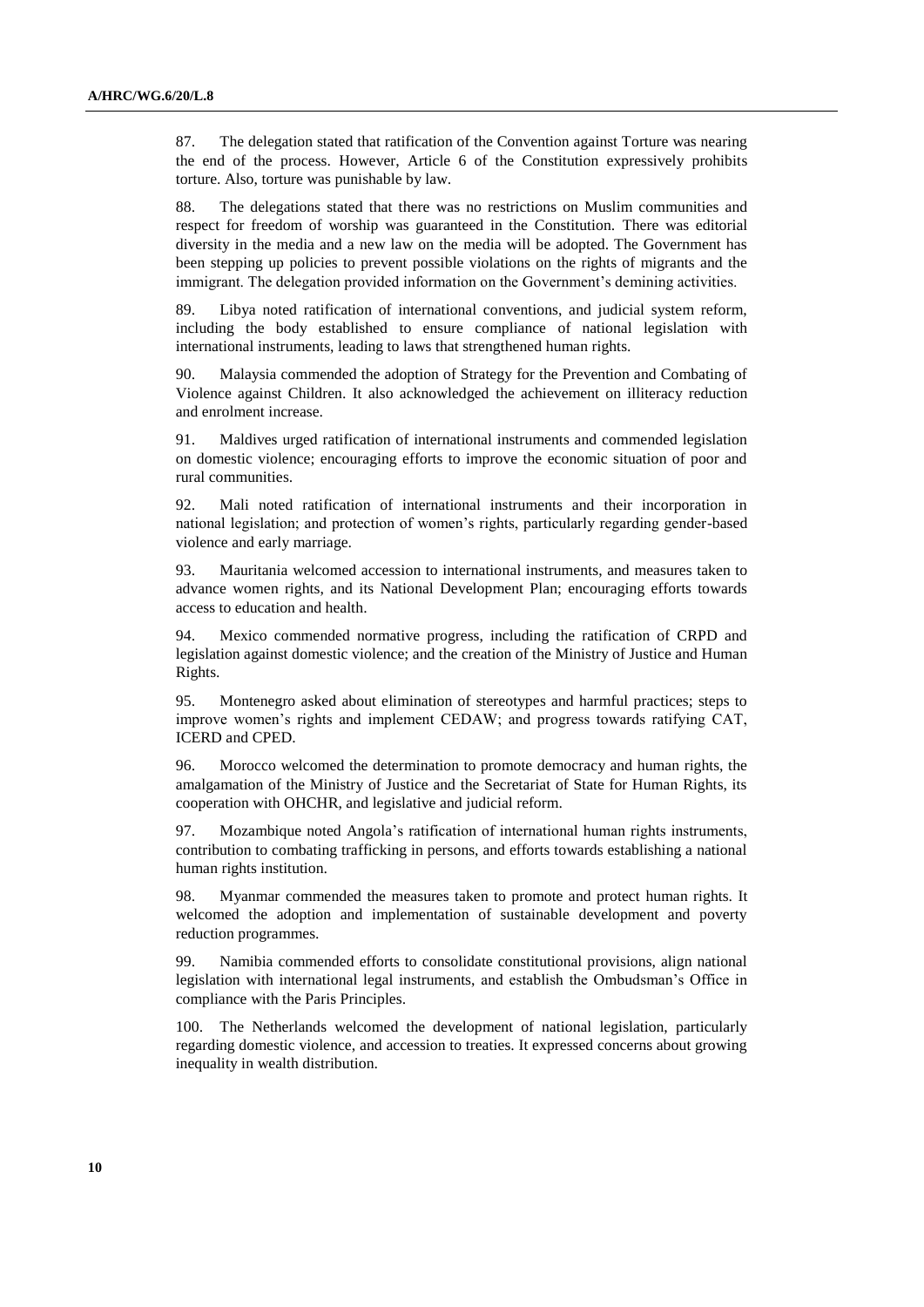101. New Zealand recognized progress made and commended efforts to promote economic development. It welcomed the adoption and ratification of international human rights treaties, including CRPD.

102. The Niger noted the Constitution and its provisions against discrimination, and significant judicial reform. It commended cooperation with human rights mechanisms and ratification of international instruments.

103. Nigeria applauded adoption of the new Constitution and ratification of CRPD and OP-CRPD, and encouraged implementation of recommendations on human rights defenders and obligations under other ratified instruments.

104. Norway commended the new Constitution, adoption of international conventions and cooperation thereon, noting financial management and Kimberley process commitments. It expressed concern regarding freedom of expression.

105. The Philippines noted progress in national legislative and institutional frameworks, leading to better protection mechanisms. It welcomed signature of international human rights conventions and campaigns for gender equality.

106. Portugal commended cooperation with human rights bodies; signature of ICCPR-OP2 and OP-ICESCR; and efforts regarding gender equality, and violence against women and children.

107. The Republic of Korea welcomed accession to CRPD, ICERD, ICCPR-OP2, CAT and OP-CAT; and the establishment of national human rights bodies, noting civil registration concerns.

108. Romania commended signature and ratification of human rights conventions, as well as adoption and implementation of laws on domestic violence, and child protection and development.

109. The Russian Federation welcomed progress regarding democratic institutions, human rights and civil liberties. It noted measures regarding domestic violence, children's rights, and human rights institutions.

110. Rwanda commended judicial reform, and institutional and policy initiatives. It noted signature of ICCPR-OP2, looking forward to its ratification. It commended efforts regarding gender equality.

111. Senegal welcomed efforts regarding human rights, including establishment of the National Family Council and the National Children's Council, and ratification of CRDP.

112. Serbia commended the national human rights framework and signature of CAT, OP-CAT and ICERD. Noting protection of refugees, it requested information on the repatriation process.

113. Sierra Leone commended measures to promote economic and social rights, the right to health, and children's rights, and efforts regarding domestic violence and microcredit programmes for women living in rural areas.

114. Singapore noted incorporation of international instruments into the Constitution and national legislation, and efforts regarding the rights of persons with disabilities, including ratification of CRPD.

115. Slovenia commended ratification of CRPD and OP-CRPD, and the adoption of measures on gender equality, domestic violence and support for women in rural areas.

116. South Africa welcomed progress regarding the Constitution, protection of women and children, and noted consideration was given to establishing a national human rights institution.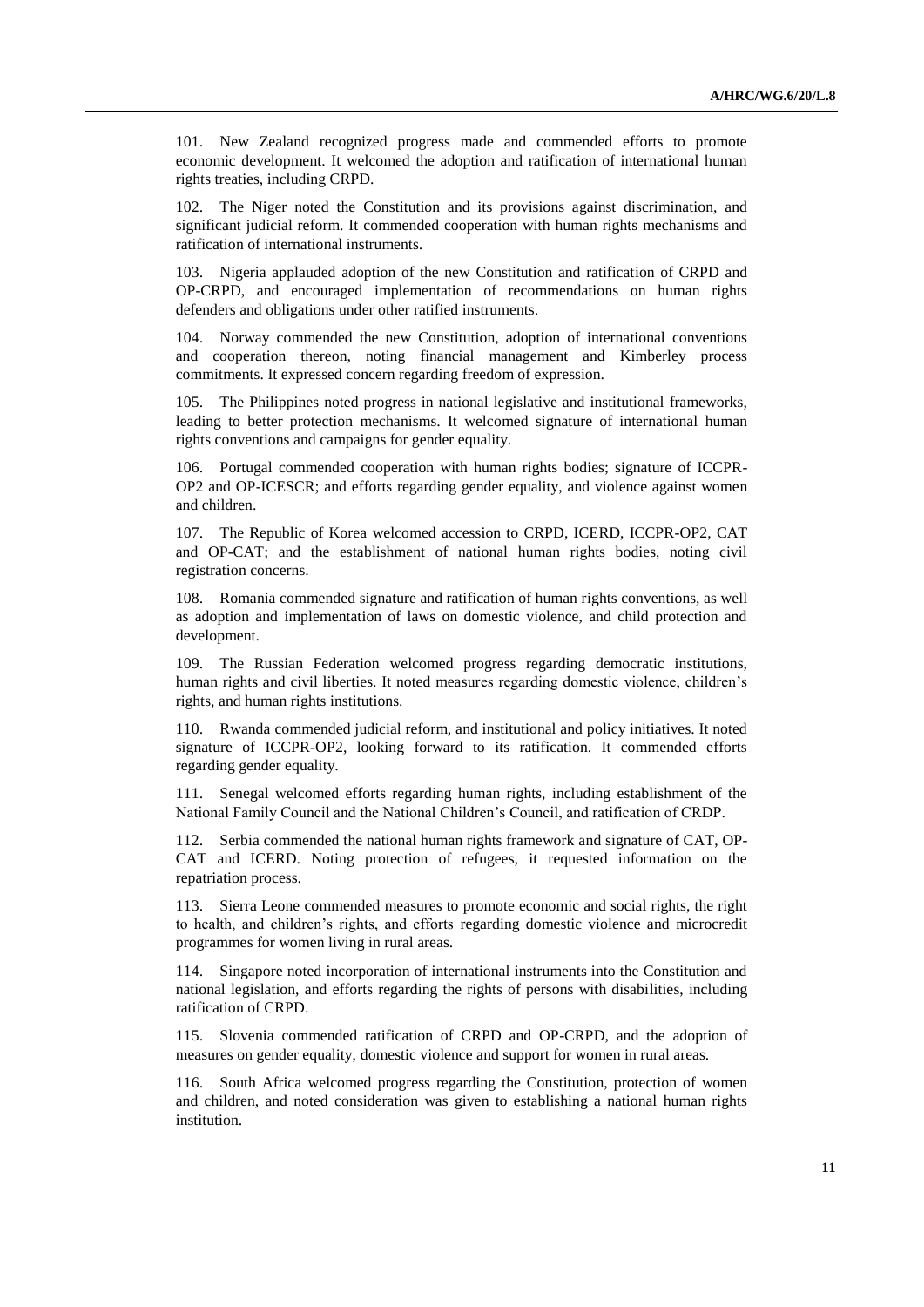117. South Sudan welcomed strengthened institutions, noting the incorporation of provisions of international instruments into the Constitution, judicial reform, and measures to prevent and combat human trafficking.

118. Spain welcomed ratification of international instruments, commitments regarding water and sanitation, and domestic violence legislation, noting reports on inadequate follow-up on human rights violations.

119. Sri Lanka commended legislative and institutional measures to protect children and promote gender equality, noting that policy implementation focused particularly on women in rural areas.

120. The State of Palestine welcomed efforts to implement recommendations, especially concerning health and education services in rural areas, and recognized remaining challenges in that regard.

121. The Sudan noted commitment to human rights, in particular the ratification of CRPD and its Optional Protocol and the United Nations Convention against Transnational Organized Crime.

122. Sweden welcomed signature of international instruments, expressing concerns regarding arbitrary arrest and detention, acts of torture by police and security forces.

123. Switzerland expressed concern regarding torture and ill-treatment, and poor treatment of civil society by the authorities. It encouraged Angola to end impunity for serious human rights violations.

124. Thailand applauded achievement of MDG 1, commended efforts on food safety, poverty eradication and rural development, and offered technical assistance regarding the right to development.

125. Timor-Leste noted positive steps, particularly the progress towards ratifying ICERD. It also recognized progress regarding women's and children's rights, highlighting the Law on Domestic Violence.

126. Togo welcomed efforts to promote gender equality, noting policies to allow women access to healthcare, education, property, housing and microcredit, and encouraged continued efforts in human rights protection.

127. Tunisia noted adoption of the new Constitution, ratification of international human rights instruments, and judicial reform. It encouraged efforts regarding violence against women and children.

128. Turkey requested information about ratification of ICCPR-OP2. It recognized efforts regarding civil registration and literacy, and encouraged gender equality and combating gender-based violence.

129. The United Arab Emirates welcomed incorporation of fundamental principles into national legislation, noting social measures, particularly in health, education and violence against women. It requested information on national strategies concerning human trafficking.

130. The delegation of Angola touched on some of the recommendations received. It reiterated that, in terms of the forces of law and order, the government was acting within the law. All complaints received on the excessive use of force have been processed. The competent authorities have carried out the necessary investigations and prosecutions. The Government has given the closest possible attention to these matters.

131. The law guarantees freedom of assembly. Such events take place without any problems. There have been exceptional cases, where the conduct of the forces of law and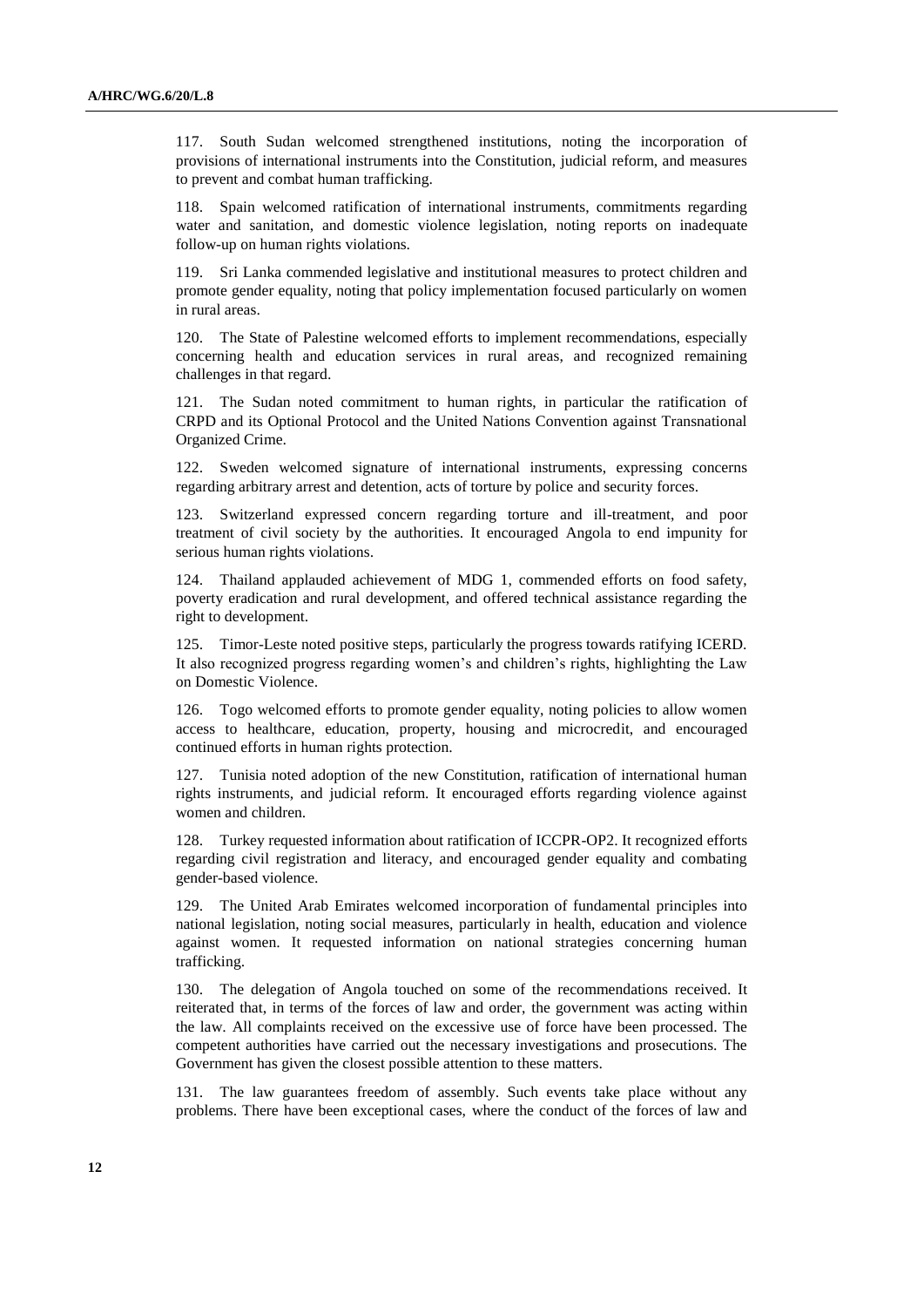order were called into question. However, this conduct was consistent with the responsibility to protect the public.

132. With regard to freedom of expression, the delegation stated that there were no cases of persons who have been in detained or sentenced for expression of their opinions. The delegation reiterated that the state has never taken any decision to close down newspapers and radio stations who freely express their opinions. Indeed our private radio stations work daily in Angola free of any difficulties and restrictions.

133. The Government will do all it can to implement the recommendations accepted during this review. Many recommendations are consistent with the Government's programmes and priorities. Reducing poverty, particular extreme poverties are one of the main priorities. In 2000, 92 percent of the people lived in extreme poverty, and this rate has since fallen to 52 percent, an indication of how much had been done to address this matter. The Government was also working on adequate housing, extending schools and improving medical services, increasing sanitation facilities, and promoting job creation. These are all priorities addressed through structured programmes within the Angola National Development Programme 2014-2017.

## **II. Conclusions and/or recommendations**

134. **The recommendations formulated during the interactive dialogue, which appear below, have been examined by Angola and enjoy the support of Angola:**

134.1. **Promptly ratify and implement the human rights conventions signed in September 2013 (United Kingdom of Great Britain and Northern Ireland);**

134.2. **Carry out all necessary efforts aimed at achieving the ratification of the human rights treaties signed by Angola between 2013 and 2014 (Uruguay);** 

134.3. **Ratify as early as possible all international human rights instruments that Angola has signed, and incorporate the provisions of these conventions into national legislation (France);** 

134.4. **Speed up the process of ratification of the conventions it has signed, and consider acceding to other international human rights instruments to which it is not yet a party, such as ICRMW (Philippines);** 

134.5. **Ratify all the signed conventions, in keeping with the commitments it had undertaken during its first review in 2010 (Central African Republic);** 

134.6. **Attain as soon as possible the ratification of major international legal instruments already signed by Angola (Cabo Verde);** 

134.7. **Take appropriate steps to accelerate the ratification process on the Convention on the Elimination of All Forms of Racial Discrimination (Viet Nam);** 

134.8. **Finalize the ratification process for the five instruments it has signed (Zimbabwe);** 

134.9. **Continue its efforts for ratification of ICERD and CAT (Azerbaijan);**

134.10. **Swiftly ratify the Convention Against Torture and Other Cruel, Inhuman and Degrading Treatment or Punishment and adopt all necessary** 

Conclusions and recommendations will not be edited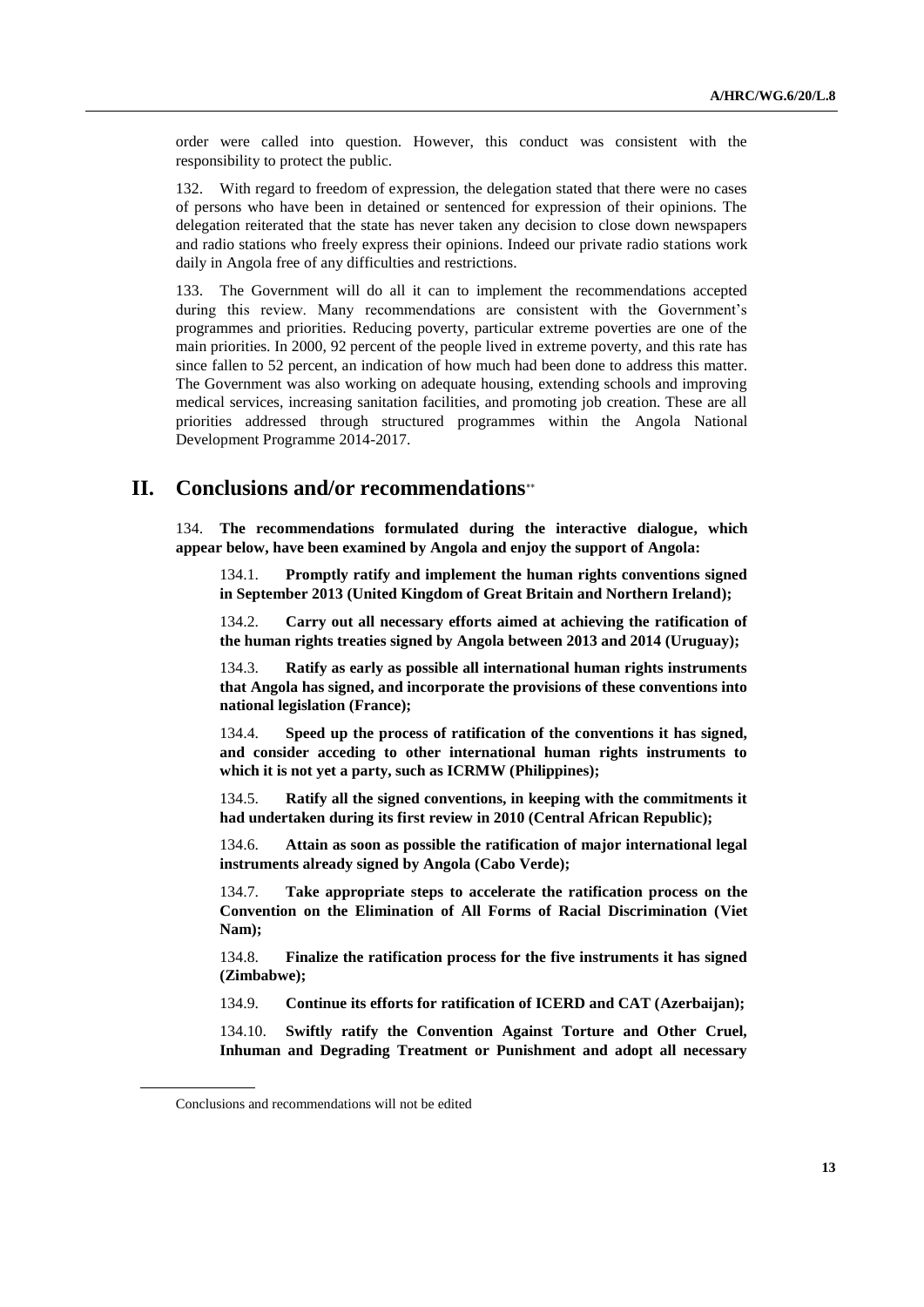**measures to enact it at the national level, in particular with regards to improving living standards in prison and preventing abuse and ill-treatment of detainees (Italy);** 

134.11. **Continue the process of accession to international human rights instruments, particularly the ratification of CAT and OP-CAT and the ICERD (Brazil);**

134.12. **Continue and complete the signature and ratification process of the various relevant international human rights instruments (Benin);** 

134.13. **Consider ratifying the Convention on the Protection of the Rights of All Migrant Workers and Members of Their Families (Burkina Faso);** 

134.14. **Consider the possibility of ratifying the United Nations Convention on the Protection of the Rights of All Migrant Workers and Members of Their Families (Ecuador);** 

134.15. **To pursue its efforts to accede to international instruments, in particular human rights instruments (Côte d'Ivoire);**

134.16. **Ratify CAT and OP-CAT without delay (Czech Republic);** 

134.17. **Ratifies the Convention against Torture and its Optional Protocol (Denmark);** 

134.18. **Finalize the ratification of the International Convention on the Elimination of All forms of Racial Discrimination (Gabon);** 

134.19. **Ratify the Convention against Torture and Other Cruel, Inhuman or Degrading Treatment or Punishment, the International Convention for the Protection of All Persons from Enforced Disappearance, and the International Convention on the Protection of the Rights of All Migrant Workers and Members of Their Families (Ghana);**

134.20. **Continue and expedite the ratification process of CAT (Indonesia);**

134.21. **Complete, without delay, the ratification of the Convention Against Torture and Other Cruel, Inhuman or Degrading Treatment or Punishment (Kenya);**

134.22. **Ratify the Optional Protocol to the United Nations Convention against Torture (Lebanon);** 

134.23. **Take necessary steps to ratify or accede to other major international human rights instruments which are still outstanding (Lesotho);**

134.24. **Ratify ICRMW (Mali);** 

134.25. **Complete internal legal procedure in order to ratify ICCPR-OP2 (Montenegro);**

134.26. **Consider ratifying the International Convention on the Elimination of All Forms of Racial Discrimination (Mexico);**

134.27. **Consider taking the requisite measures aimed at the speedy ratification of all the outstanding international human rights instruments accepted in 2010, these being ICCPR-OP2, CAT, OP-CAT and OP-ICESR (Namibia);**

134.28. **Continue attention towards further ratifications, including CAT and ICERD (New Zealand);**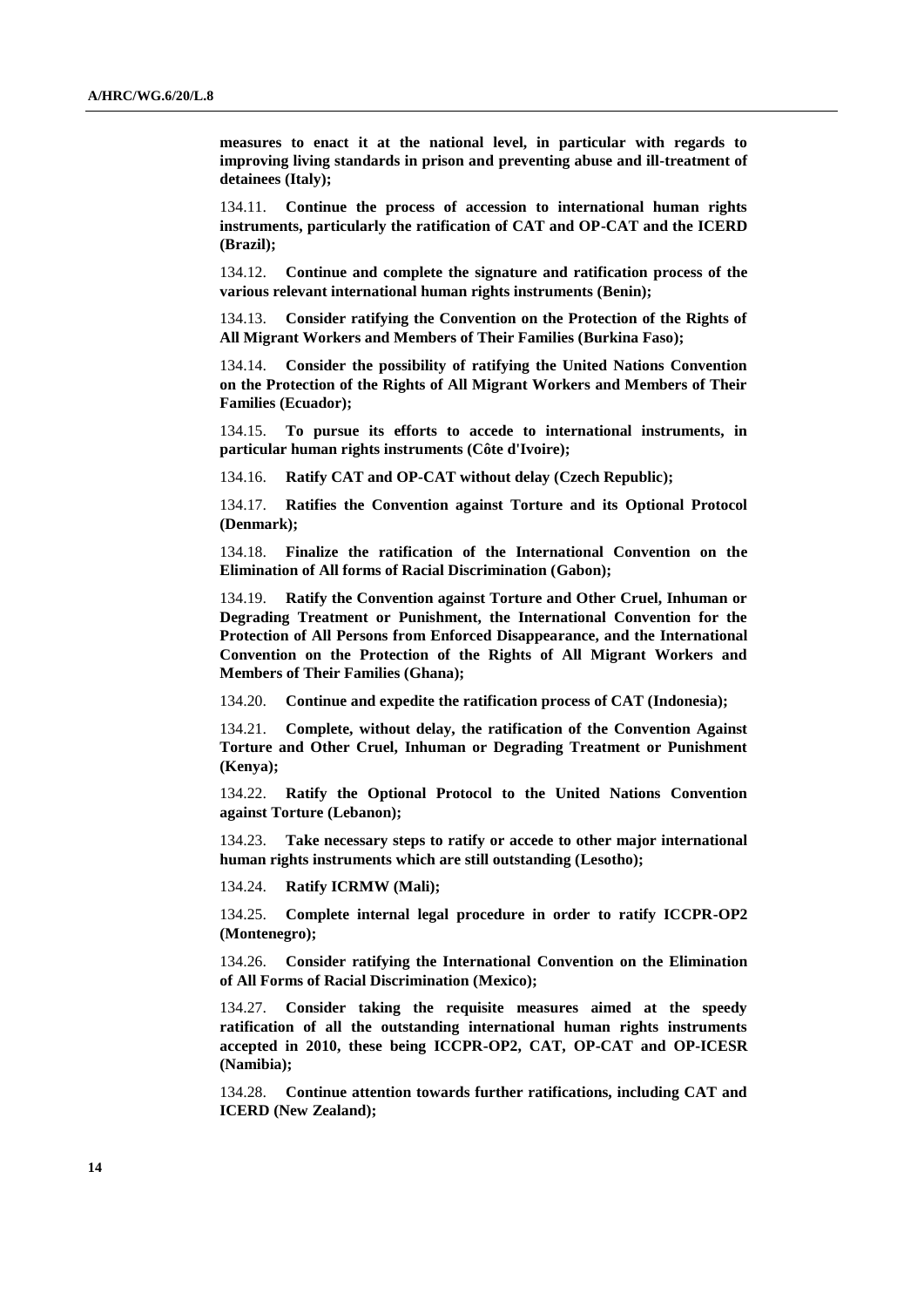134.29. **Ratify CAT as soon as possible and fully implement it without delay (Switzerland);**

134.30. **Ratify the ICCPR-OP2 and OP-ICESCR, as recommended previously; Approve a National Action Plan on Women Peace and Security in accordance with Security Council Resolution 1325(Portugal);**

134.31. **Ratify the CAT, ICRMW, ICERD and the optional protocol to the ICCPR (Sierra Leone);**

134.32. **Proceed with the ratification of the Additional Protocol to the International Covenant on Civil and Political rights on the Abolition of the Death Penalty and the Convention on the Elimination of all Forms of Racial Discrimination (South Africa);**

134.33. **Complete the process of ratification of all conventions it has signed, in particular the Convention Against Torture and Other Cruel, Inhuman an Degrading Treatment or Punishment and its Optional Protocol (Togo);**

134.34. **Ratify the international instruments it has already signed, in particular the Convention on the Elimination of All Forms of Racial Discrimination, the Convention against Torture and its Optional Protocol (Tunisia);** 

134.35. **Accelerate the process of legal reform with the aim of harmonizing the internal regulations with the Convention on the Elimination of All Forms of Discrimination Against Women (Uruguay);** 

134.36. **Continue further improvement of the legislative framework regarding rights of women in Angola (Azerbaijan);**

134.37. **Ensure harmonization of the Law on Domestic Violence and the Child Law with international human rights standards (Uruguay);**

134.38. **Continue to introduce legislation to fulfil its obligations under the Convention on the Rights of the Child (Australia);**

134.39. **Adopt a law, in line with the Convention on the Rights of the Child that criminalizes all forms of violence against children (Botswana);**

134.40. **Address deficiencies in the legal framework of the electoral process; abolish restrictions on domestic and international observation; strengthen independence and transparency of the Electoral Commission and deal with flaws in the voters' register and with problems with the media coverage (Czech Republic);**

134.41. **Amend the Freedom of Information Act so that it is in compliance with regional and international standards (Czech Republic);**

134.42. **Adopt legal provisions prohibiting traditional harmful practices against women, including adequate sanctions for violations of these provisions (Estonia);** 

134.43. **Continue to strengthen its domestic legislation to implement its international human rights obligations (Singapore);**

134.44. **Create and operationalize a national human rights institution for the promotion and protection of human rights (Morocco);**

134.45. **Follow up on and establish a national human rights institution (Niger);**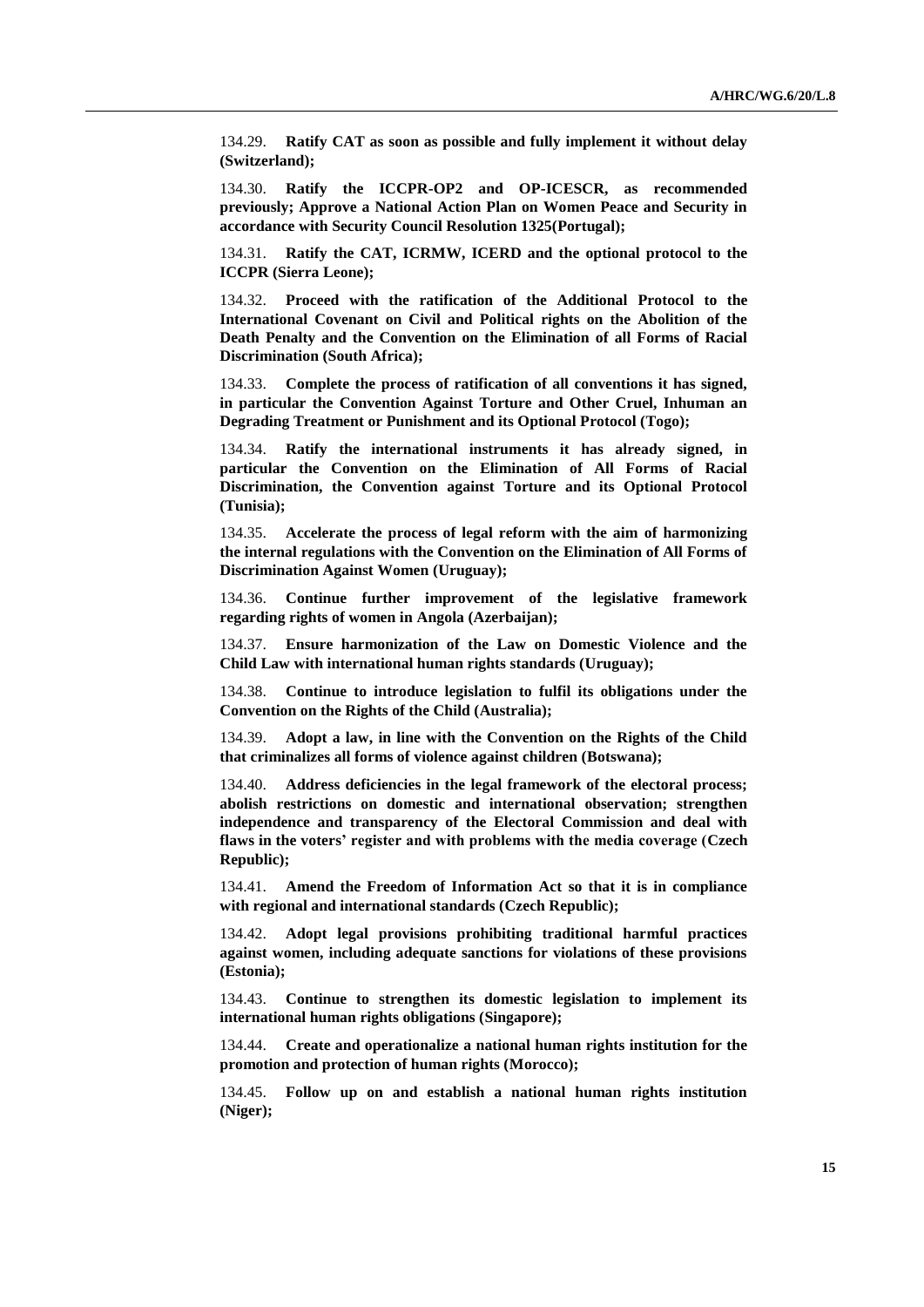134.46. **Confer the Ombudsman's Office (Provedor de Justiça) with the necessary legal framework to enable it to effectively function as the National Human Rights Institution (Portugal);**

134.47. **Promote the accreditation of the Ombudsman's Office (Provedor de Justiça) as a National Human Rights Institution with "A" Status in accordance with the Paris Principles (Portugal);**

134.48. **Strengthen the mandate of the Provedor de Justica and ensure it functions in accordance with the Paris Principles (South Africa);**

134.49. **Take to ensure the establishment of a body such as the National Human Rights Committee (Republic of Korea);**

134.50. **Bring their national Office of the Ombudsman's in line with the Paris Principles (Sierra Leone);**

134.51. **Consider establishing a National Human Rights Institution and committing to full integration of gender perspective in all efforts vested in the implementation of the Millennium Development Goals (Slovenia);**

134.52. **Exert more efforts in setting up a National Human Rights Institution to address questions relating to the promotion and protection of human rights (Sudan);**

134.53. **Consider setting up an independent national human rights institution to oversee and monitor human rights situations in the country and to promote public awareness on the promotion and protection of human rights (Thailand);**

134.54. **Increase efforts to promote human rights culture in the country (Uzbekistan);**

134.55. **Further expand the initiatives aimed at reaching better protection of the rights of the child (Armenia);**

134.56. **Conduct further human rights education activities for public servants, in particular law enforcement officers, with a view to keeping up with the constitutional and legal reform as well as newly joined international human rights legal instruments (Viet Nam);**

134.57. **Promote awareness of officers charged with law enforcement on matters related to human rights values and principles (Egypt);**

134.58. **Continue its cooperation with the United Nations Development Programme (UNDP) to strengthen the technical and functional capacities of the Ministry of Justice and Human Rights (Equatorial Guinea);**

134.59. **Improve the situation of women and children by implementing the UNSCR 1325 on Women Peace and Security and adopting a relevant national action plan (Estonia);**

134.60. **Devote adequate human and financial resources for the effective implementation of the National Policy for Gender, Equality and Equity of 2013 (India);**

134.61. **Continue its cooperation with the United Nations, other International Organizations and human rights mechanisms to overcome remaining constraints and challenges (Lao People's Democratic Republic);** 

134.62. **Continue its reforms to improve policies and programs towards promotion and protection of all human rights (Lesotho);**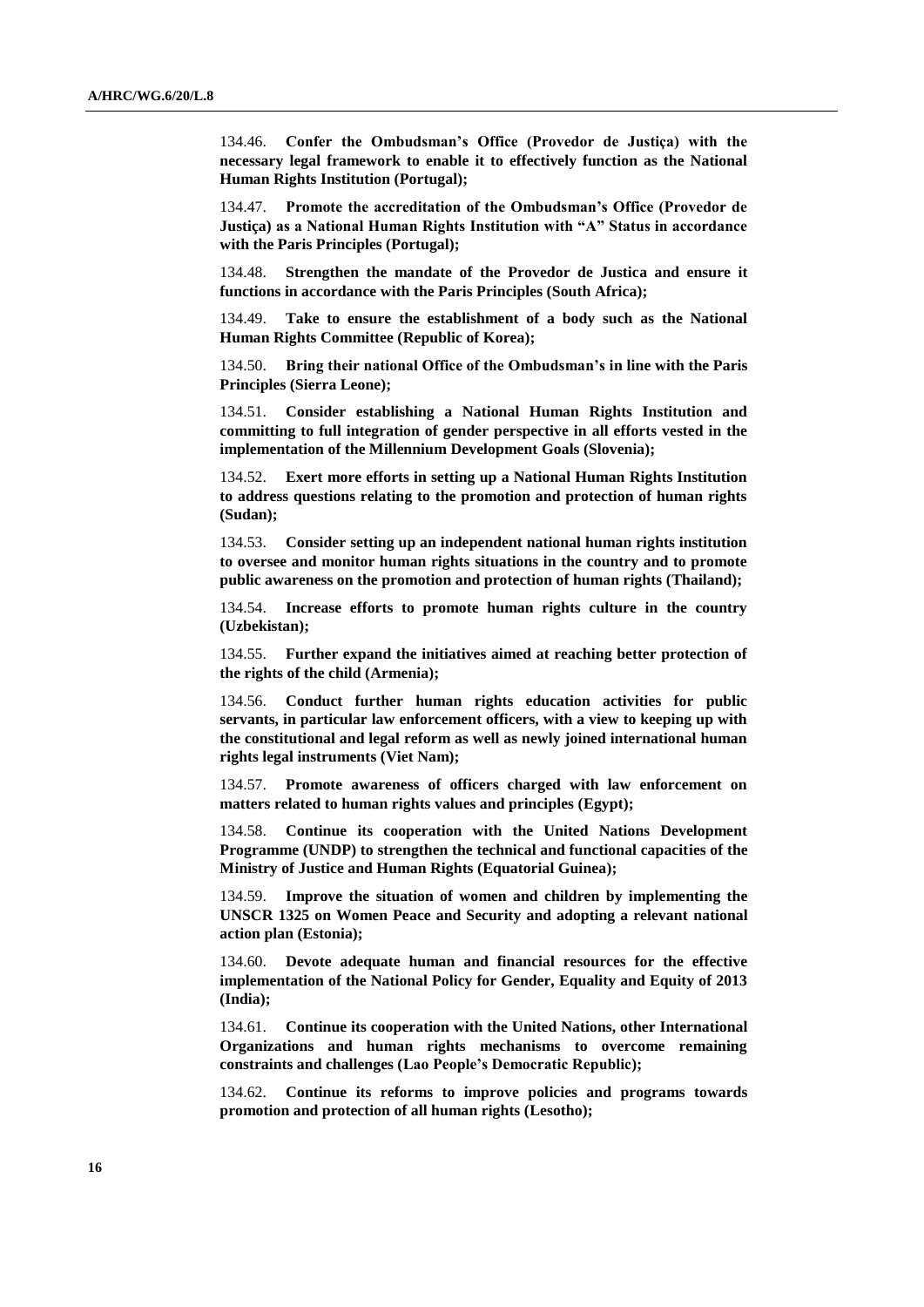134.63. **Provide the necessary support, including financial for the specialized institution to monitor the human rights situation (Russian Federation);**

134.64. **Continue to involve Angolan civil society actors, notably those working in the field of human rights, in the implementation of the policy already defined by the Government (Senegal);**

134.65. **Invite the Special Rapporteur on Freedom of Expression to visit Angola in order to demonstrate your commitment to foster an environment where journalists, civil society, and opposition members can operate freely and independently (United States of America);**

134.66. **Further strengthen its activities undertaken to combat discrimination, in particular with regard to children with disabilities, children with HIV/AIDS and San children (Israel);**

134.67. **Takes measures, in collaboration with civil society organizations, aimed at ensuring women's right to non-discrimination and equality, as proposed by the Committee on the Elimination of Discrimination against Women (Netherlands);**

134.68. **Continue to address persistent discriminatory practices that hinder equal participation of women in economic, socio-civic, political, and all other spheres, by encouraging educational institutions and media practitioners to portray women as capable leaders and as significant contributors to growth and development of a society (Philippines);**

134.69. **Continue implementing its national programs and policies to advance women's rights and ensure quality education of children, especially in rural areas (Democratic People's Republic of Korea);**

134.70. **Continue efforts aimed at increasing women's access to employment, public life, education, housing and health, through their full participation in the political, economic, social and cultural fields (Ecuador);**

134.71. **Further improve the conditions of women's in rural areas (Ethiopia);**

134.72. **Continue addressing the existence of certain practices and stereotypes derived from cultural practices which could result in discrimination against women and girls (Myanmar);**

134.73. **Strongly regulate the issue of the civil registration in order to grant legal personality to all human beings on its territory (Democratic Republic of Congo);**

134.74. **Strengthen and facilitate the process already undertaken of the civil registration (Equatorial Guinea);**

134.75. **Improve the birth registration system, as previously recommended (Italy);**

134.76. **Extend the length of the special campaign promoting civil registry and make permanent fee exemption for such registration (Mexico);**

134.77. **Continue its special civil registration campaign (Togo);**

134.78. **Take appropriate measures for the immediate completion of the registration of citizens, in particular children under the age of 4, who have not had their birth registration carried out (Republic of Korea);**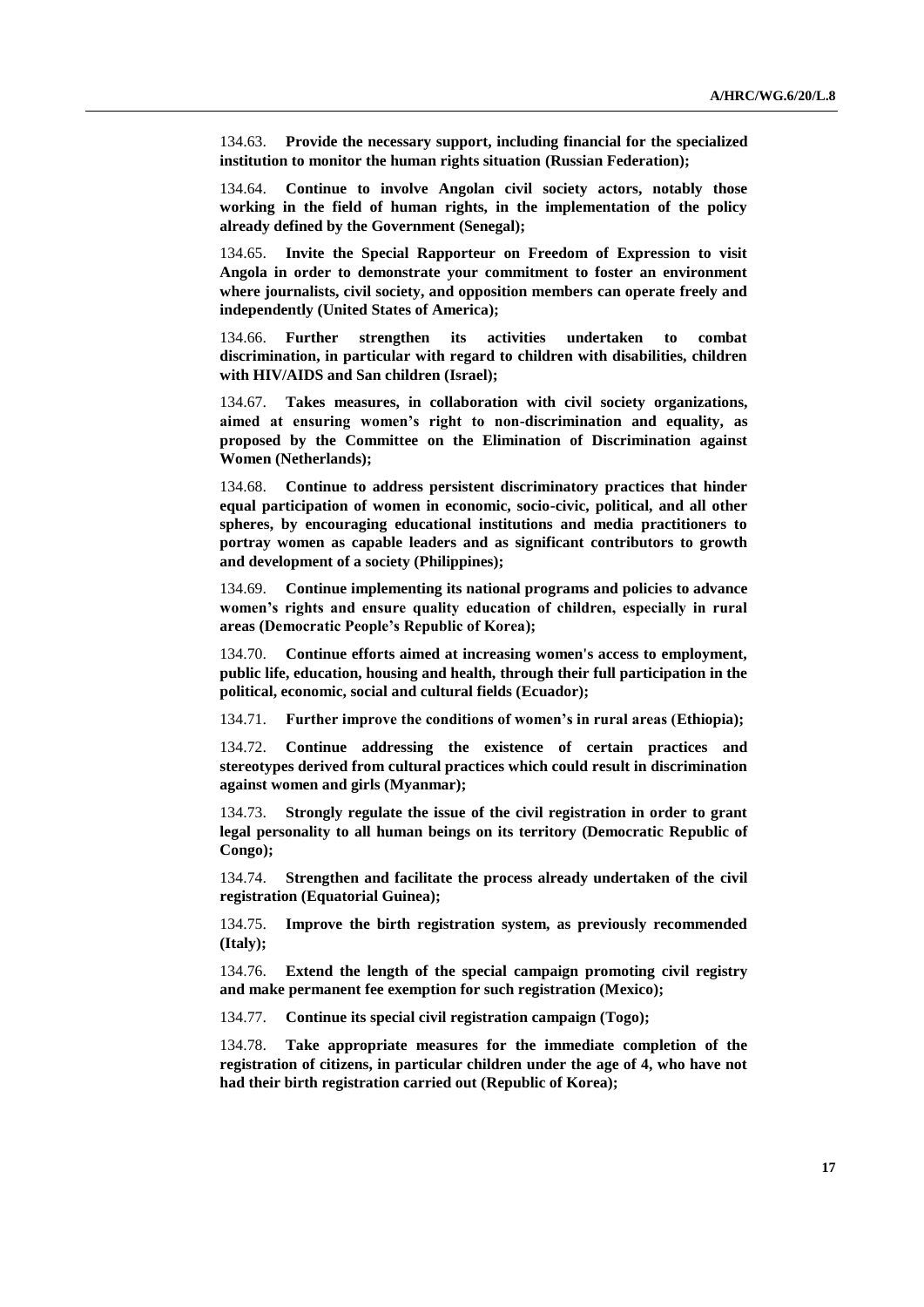134.79. **Finalize legislation on free birth registration for all citizens and enhance registration systems and continue campaigns to this effect (Sierra Leone);**

134.80. **Consider without delay to adopt a new legislation on free birth registration (Slovenia);**

134.81. **That the registration system be further improved and supported by awareness-raising activities, in order to sustain the rise in registration numbers (Turkey;**

134.82. **Step up its efforts to prevent cases of arbitrary arrests, detention and torture, and that those responsible be brought to justice (Italy);**

Enact legislation to guarantee the prohibition of torture and ill**treatment, as recognized in the Constitution, and in line with the Convention Against Torture (Maldives);**

134.84. **Investigate and, if it is the case, put an end to cases of arbitrary arrest, illegal detentions and torture by the police and security forces (Spain);**

134.85. **Activate the efforts to combat trafficking in persons, and rehabilitate its victims (Lebanon);**

134.86. **Continue its efforts in combatting trafficking in persons and protect its victims within the framework of implementing its own national legislation and within the country's international commitments (United Arab Emirates);**

134.87. **Explicitly prohibit all forms of corporal punishment in the upbringing and education of children (Uruguay);**

134.88. C**ontinue the efforts to prevent and fight violence against children (Algeria);**

134.89. **Strengthen the fight against the harmful traditional practices such as the stigmatization of children accused of sorcery (Chad);**

134.90. **Fight against the phenomenon of child sorcerers to spare innocent childhood from this terrible calamity of another age (Democratic Republic of the Congo);**

134.91. **Protect children accused of witchcraft from ill-treatment and abuse, as previously recommended (Italy);**

134.92. **Stop child labour, as previously recommended (Italy);**

134.93. **Continue giving due attention to the issue of violence against children by ensuring effective implementation of the Strategy for the Prevention and Combating of Violence against Children (Malaysia);**

134.94. **Continue to implement the National Strategy for Preventing and Combating Violence against Children (Mexico);**

134.95. **Continue to strengthen efforts to eliminate all types of violence against children including through the criminalization of corporal punishment (Portugal);**

134.96. **Adopt policies and measures in order to prevent the sexual exploitation of children and to facilitate the social integration of those who were victims of such a crime (Romania);**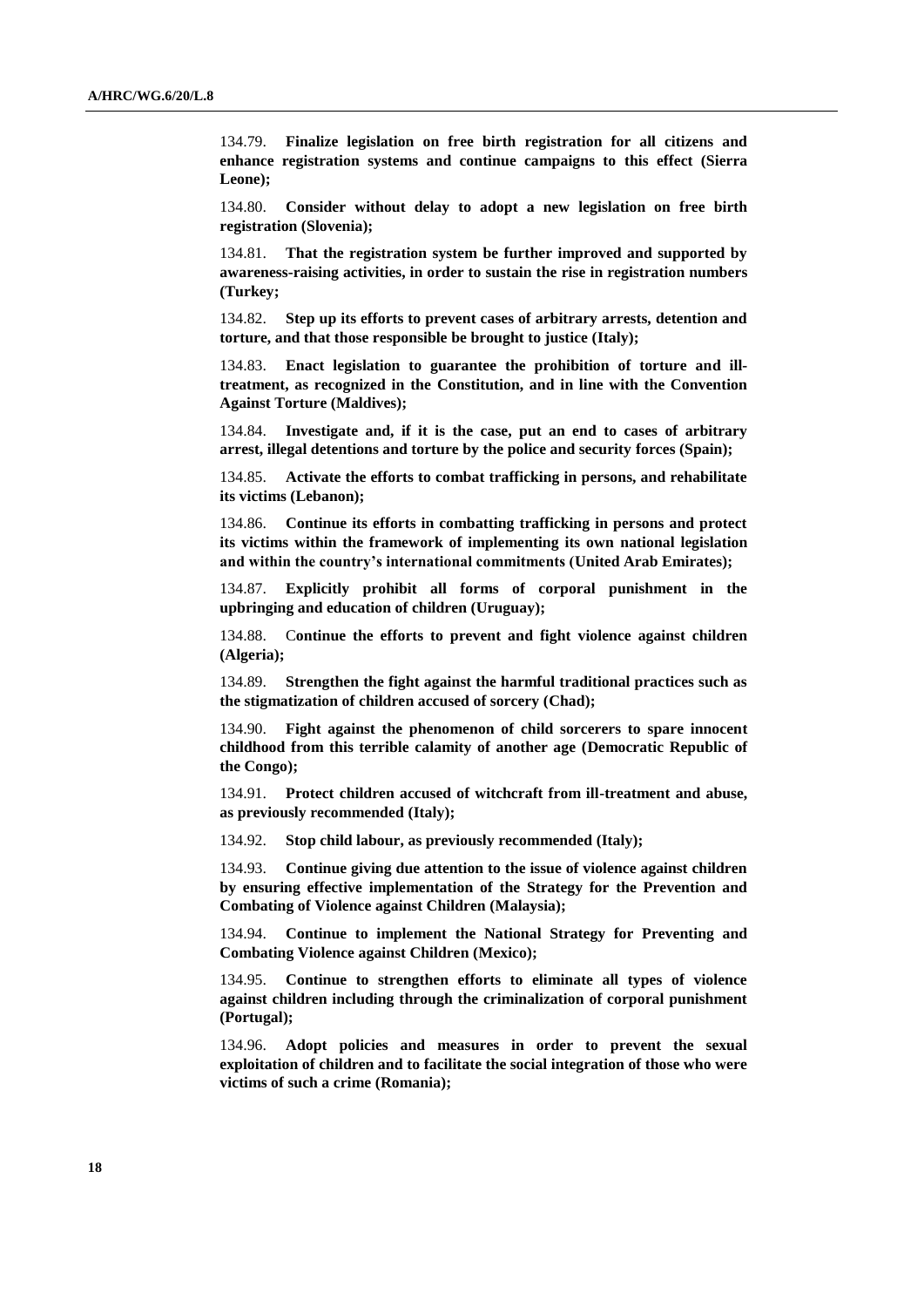134.97. **Continue efforts to implement the action plan 2013-2017 to fight domestic violence (Algeria);**

134.98. **Deepen actions to ensure effective implementation of the legislation on the protection of women, especially against all harmful practice or negative stereotyping (Argentina);**

134.99. **Implement fully the 2011 law against domestic abuse and continue its efforts to fulfil its obligations under CEDAW (Australia);**

134.100. **Ensure full implementation of Law 25/11 against Domestic Violence and ensure there are increased protections against all forms of violence faced by women, including internally displaced and refugee women, who are among the most vulnerable (Canada);**

134.101. **Promote concerted national efforts aimed at combating violence against women, and providing rehabilitation for perpetrators of such acts (Egypt);**

134.102. **Ensure the country-wide and effective implementation of the Law on Domestic Violence, and to ensure access of victims to medical (including psychological), legal and social support (Germany);**

134.103. **Enhance efforts to implement existing policy instruments aiming at protecting women's rights, and to enhance the support given to victims of violence, for example through adequate resourcing of counselling centres (Italy);**

134.104. **Adopts practical measures to implement the Law on Domestic Violence (and its legal instruments) and that Angola allocates a multi-annual budget to the Ministry involved to this effect (Netherlands);**

134.105. **Ensure effective and practical implementation of the Law on Domestic Violence and the Law on the Protection of Children's Comprehensive Development (Russian Federation);**

134.106. **Expand the legal coverage to protect against sexual harassment and intensify public awareness raising campaigns in the field of violence against women (Spain);**

134.107. **Consider adopting a national strategy to fight against all forms of violence against women (Turkey);**

134.108. **Take further steps to reform the judicial and penal system through the training of detention and prison staff, and the creation of adequate incarceration centres so as to avoid the abuse of arbitrary detention and to eliminate the excessive use of force by penitentiary personnel (Holy See);**

134.109. **Complete the reform of the judiciary (Benin);**

134.110. **Deepen efforts to strengthen the judiciary, such as the establishment of the Commission for the reform of the legislative and the judiciary (Brazil);**

134.111. **Further work on improving the judicial system by providing capacity building assistance and training in the field of human rights (Ethiopia);**

134.112. **Accelerate the process of judicial reforms with a view to ensure access to justice, especially to women and other vulnerable sections of the society (India);**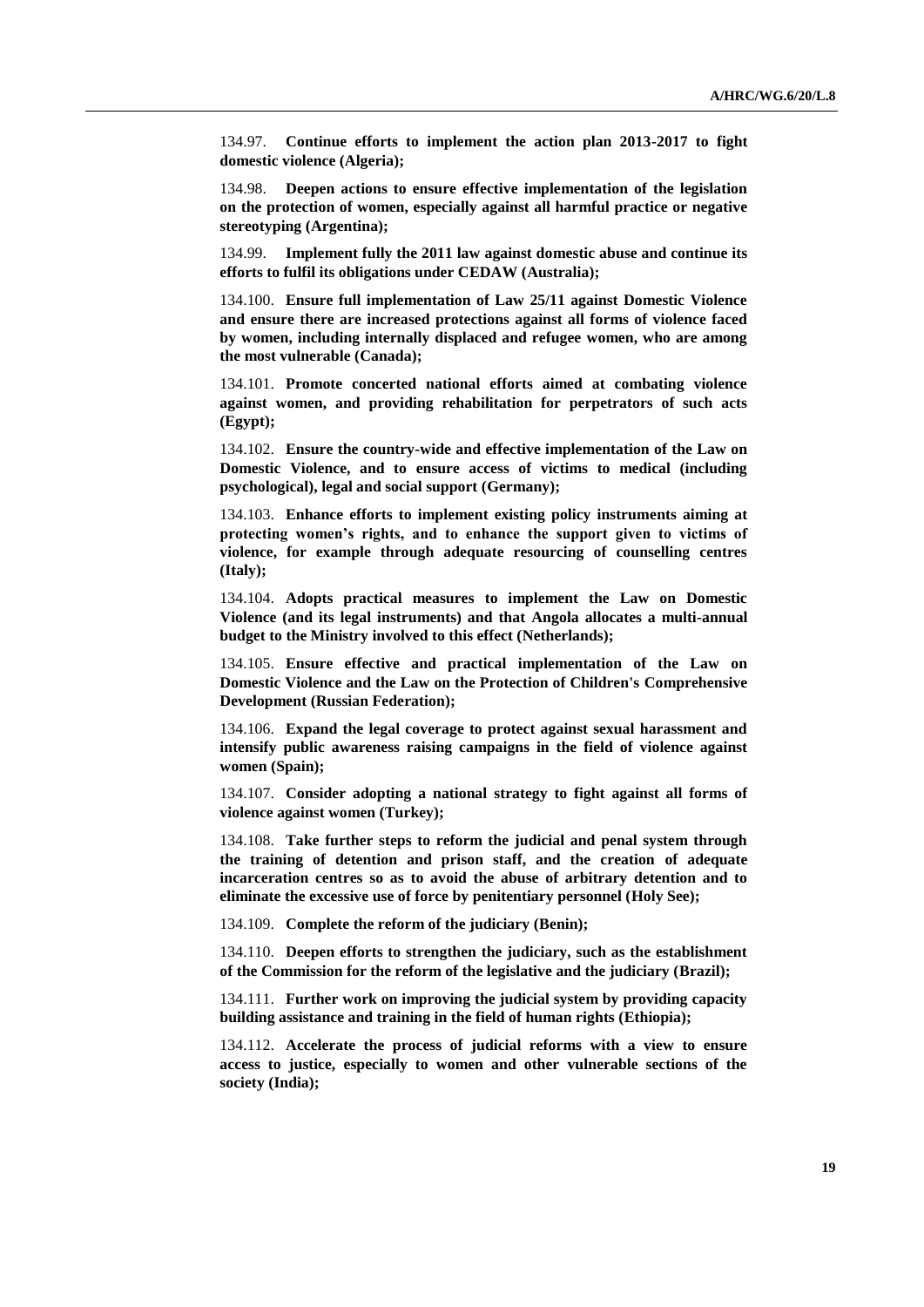134.113. **Continue its efforts for the promotion and protection of human rights by the improvement of its judicial system (Niger);**

134.114. **Ensure that allegations of human rights violations by security forces are subjected to independent and impartial investigations and more generally take measures to strengthen the fight against impunity (France);**

134.115. **Ensure that allegations of abuse by members of security forces are investigated in a prompt, thorough, credible and impartial manner; that those responsible, including officials with oversight responsibility are disciplined or prosecuted in accordance with international standards; and that victims of abuse receive adequate compensation by the State (Germany);**

134.116. **Ensure that prompt, impartial and thorough investigations are carried out into all allegations of human rights violations by security forces and that the perpetrators are brought to justice, as accepted in the previous review (Sweden);**

134.117. **Ensure reparation, including fair and adequate compensation, for victims of human rights violations by the security forces or to their families where the victim has died (Sweden);**

134.118. **Consider improving the juvenile justice system by integrating and implementing the child friendly justice standards, including by, inter alia, ensuring that children benefit from the protection of specific provisions for children in conflict with the law; and establishing specialized procedural rules to ensure that all juvenile justice guarantees are respected, and ensuring that children are held in detention only as a last resort and separately from adults in both pre-trial detention and after being sentenced (Serbia);**

134.119. **Hold security forces and other government officials accountable for human rights violations, including those involving unlawful killings, sexual violence and torture, by credibly investigating and prosecuting offenders as appropriate (United States of America);**

134.120. **Take measures to fight impunity of State agents guilty of serious human rights violations and facilitate access to justice for their victims (Switzerland);**

134.121. **Intensify its efforts to strengthen the legal mechanism in order to improve the access of people to the justice system (Iran (Islamic Republic of));**

134.122. **Demonstrate greater flexibility and tolerance with respect to religious minorities by reforming Law 2/04 on Freedom of Religion to conform to the provisions of the Angolan Constitution, as well as international human rights obligations (Canada);**

134.123. F**ully respect freedom of expression, opinion, association and peaceful assembly in accordance with Angola's obligations under the International Covenant on Civil and Political Rights (Belgium);**

134.124. **Amend its legislation to protect freedom of expression, including freedom of press (Slovenia);**

134.125. **Ensure the protection of the rights of individuals-including members of civil society organizations, the media and the political opposition-to assemble and speak free from intimidation and harassment (Canada);**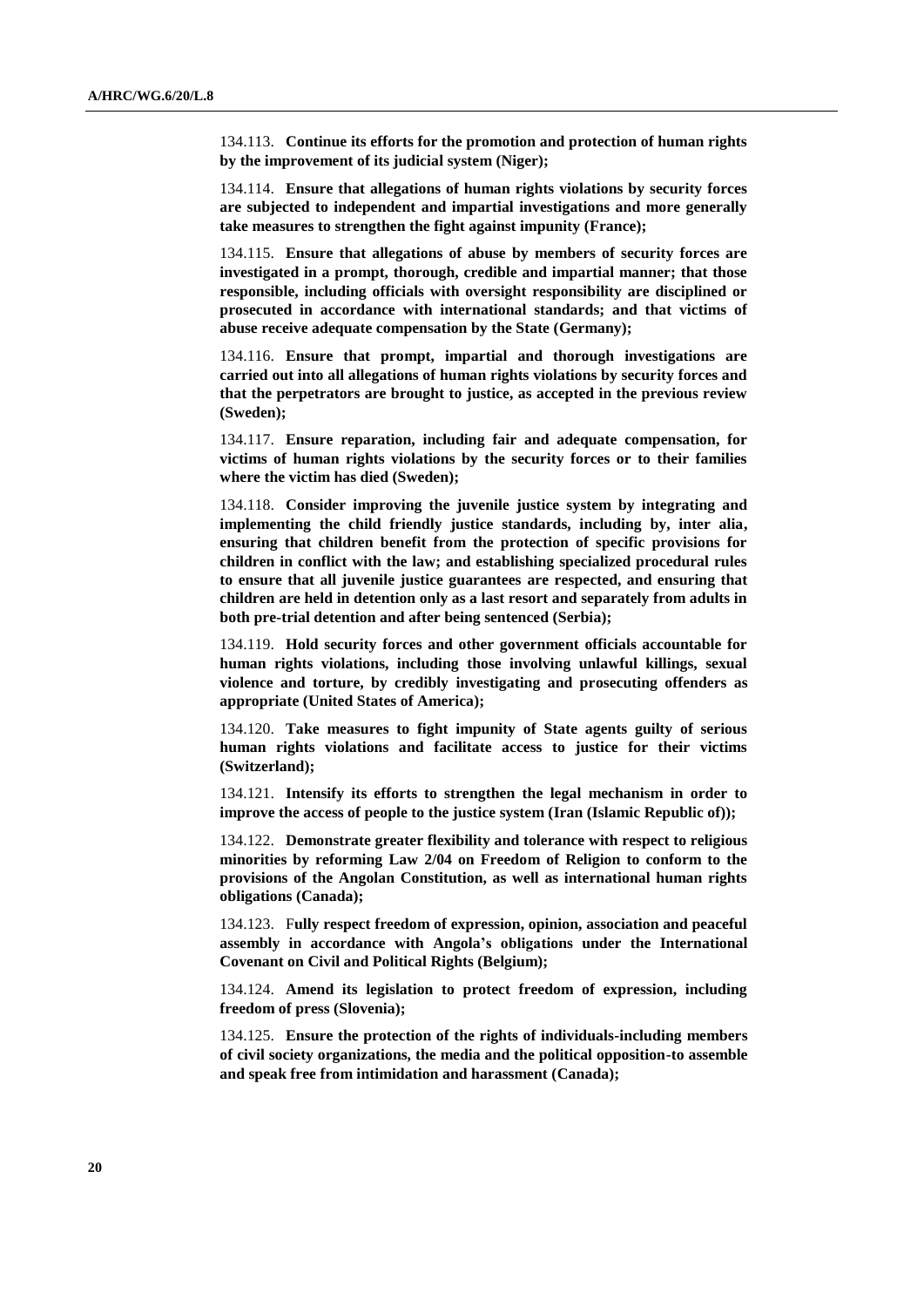134.126. **Improve the space for free operation of independent media, including state media, reinforce monitoring and sanctioning of abuses of media legislation and create an enabling working environment for journalists (Czech Republic);**

134.127. **Take measures to fully guarantee the respect of freedom of expression and of freedom of association and assembly (France);**

134.128. **Create and maintain, in law and in practice, a safe and enabling environment, in which human rights defenders, journalists and civil society can operate free from hindrance and insecurity, in accordance with Human Rights Council Resolutions 22/6, 27/5 and 27/31(Ireland);**

134.129. **Further promote freedom of expression, association and the press (Senegal);**

134.130. **Respect, protect and promote freedom of expression of journalists, in particular with regard to the well-established international human rights principle that public officials should tolerate more, rather than less, criticism than private individuals (Sweden);**

134.131. **Respect the right of peaceful association according to its domestic law and international human rights law (Costa Rica);**

134.132. **Make procedures for registration of civil society organizations transparent, non-discriminatory and expeditious (Norway);**

134.133. **Take the necessary measures to create a safe and favourable environment for civil society by respecting the human rights of all individuals, in particular the rights to freedom of expression and association (Switzerland);**

134.134. **Fully respect peaceful assembly in accordance with Angolan and international human rights law (United Kingdom of Great Britain and Northern Ireland);**

134.135. **To step up its current efforts aiming at strengthening women participation in the political and economic life of the country (Burundi);**

134.136. **Continue to promote the role of women in society in order to ensure their integration into political life (Timor-Leste);**

134.137. **Adopt practical measures to ensure the right to peaceful assembly guaranteeing the proportionality in the use of force by security forces (Spain);**

134.138. **Continue to improve standards of living; ensure broad public access to quality education and health services (Uzbekistan);**

134.139. **Continue to improve infrastructure and public services, especially medical and educational facilities in the rural areas (Thailand);**

134.140. **Promote and protect the rights of peasants and other people working in rural areas (Bolivia (Plurinational State of));**

134.141. **Ensure that its housing policy is drafted and implemented in accordance with international human rights standards, including the access to an effective remedy and adequate compensation, and that the necessary assistance is provided to all evicted persons (Germany);**

134.142. **Intensify efforts to achieve further gains in the areas of poverty reduction, especially focusing on providing necessary resources to realize the right to adequate housing and improving the living conditions of the people in rural areas (Sri Lanka);**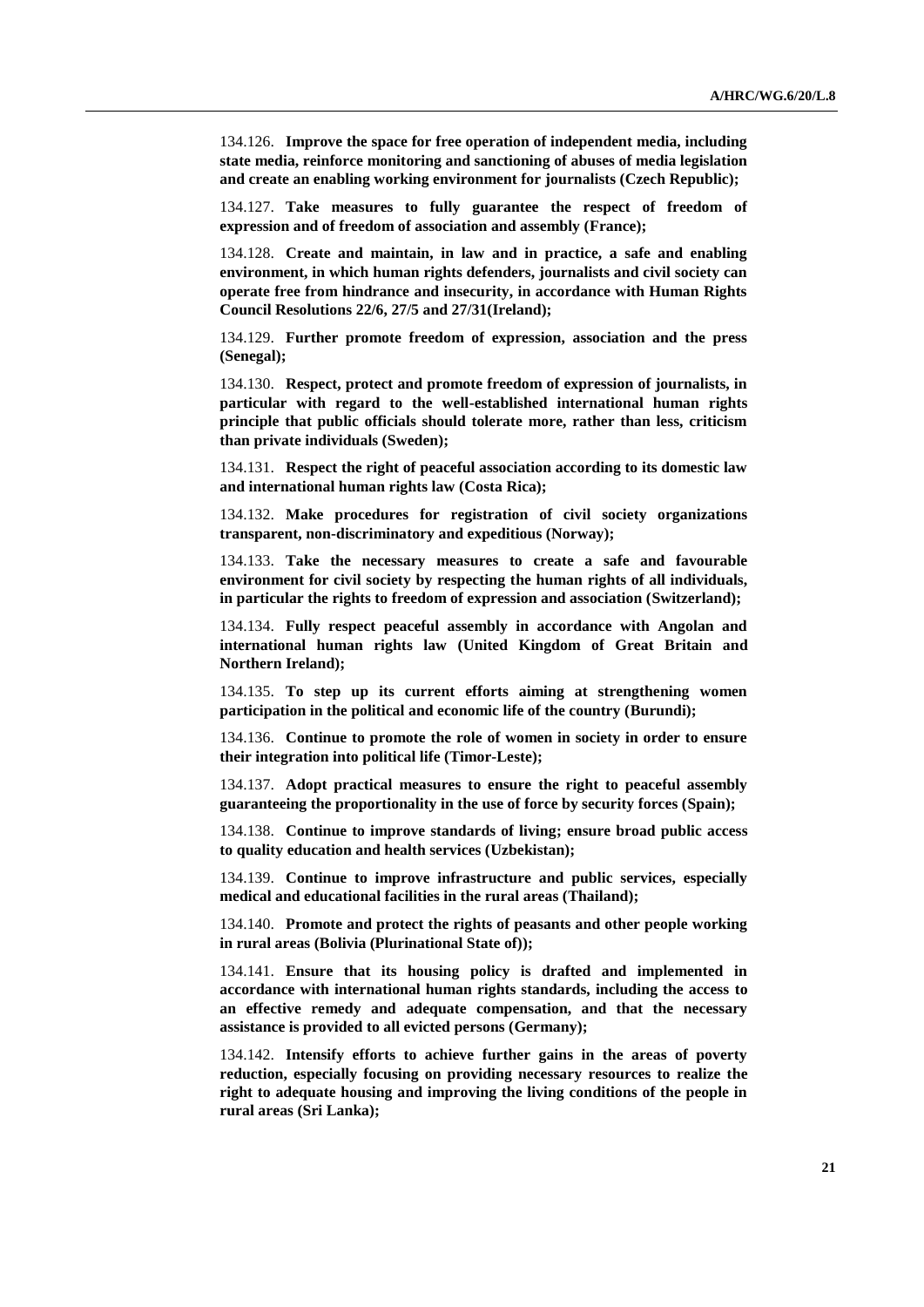134.143. **Continue actions to improve compliance with the human right to water, in the framework of Resolution 64/292 of the UN General Assembly (Bolivia (Plurinational State of));**

134.144. **Develop a strategic plan for the supply of water and sanitation, in particular for rural communities (Spain);**

134.145. **Continue to intensify endeavours to combating poverty at local level and integration of vulnerable population into the economy (United Republic of Tanzania);**

134.146. **Further advance in eradicating poverty through its accurate social policies to increase the quality of life of its people, particularly of the most vulnerable (Venezuela (Bolivarian Republic of));**

134.147. **Continue its decisive efforts to make progress in fighting poverty and in overcoming social inequity (Belarus);**

134.148. **Continue to increase human and financial resources allocated by the Government to fight poverty and improving services in the fields of health and education (Cabo Verde);**

134.149. **Continue to improve and implement the poverty reduction strategy with the emphasis on lifting vulnerable groups, like women in rural area, out of poverty (China);**

134.150. **Keep the fight against poverty, in particular through the implementation of the Integrated Municipal Rural-Development and Poverty-Control Programs (Cuba);**

134.151. **Increase its efforts in protecting the human rights of the poor and the disadvantaged, particularly women and children (Holy See);**

134.152. **Strengthen its efforts to combat hunger and poverty in the country (Iran (Islamic Republic of));**

134.153. **Pay special attention to the needs of women in strategies to combat poverty, ensuring that women have enhanced access to health, education, clean water and sanitation and income-generating activities (State of Palestine);**

134.154. **Continue implementing the Integrated Programme of Rural Development and the Fight against Poverty (Sudan);**

134.155. T**ake the necessary measures to guarantee affordable and high quality health care throughout the country (Belgium);**

134.156. **Continue the implementation of Municipal Health Service Program and the National Development Program 2012-2015 (Dominican Republic);** 

134.157. **Continue the implementation of immunization and health information programs (Dominican Republic);**

134.158. **Continue the efforts to improve the health care especially of children and the elderly persons, as well as those suffering from HIV (Holy See);**

134.159. **Take action at all levels to address the interlinked root causes of preventable mortality and morbidity of children under 5 and consider applying the "Technical guidance on the application of a human rights-based approach to the implementation of policies and programmes to reduce and eliminate preventable mortality of children under 5 years of age" A/HRC/27/31 (Ireland);**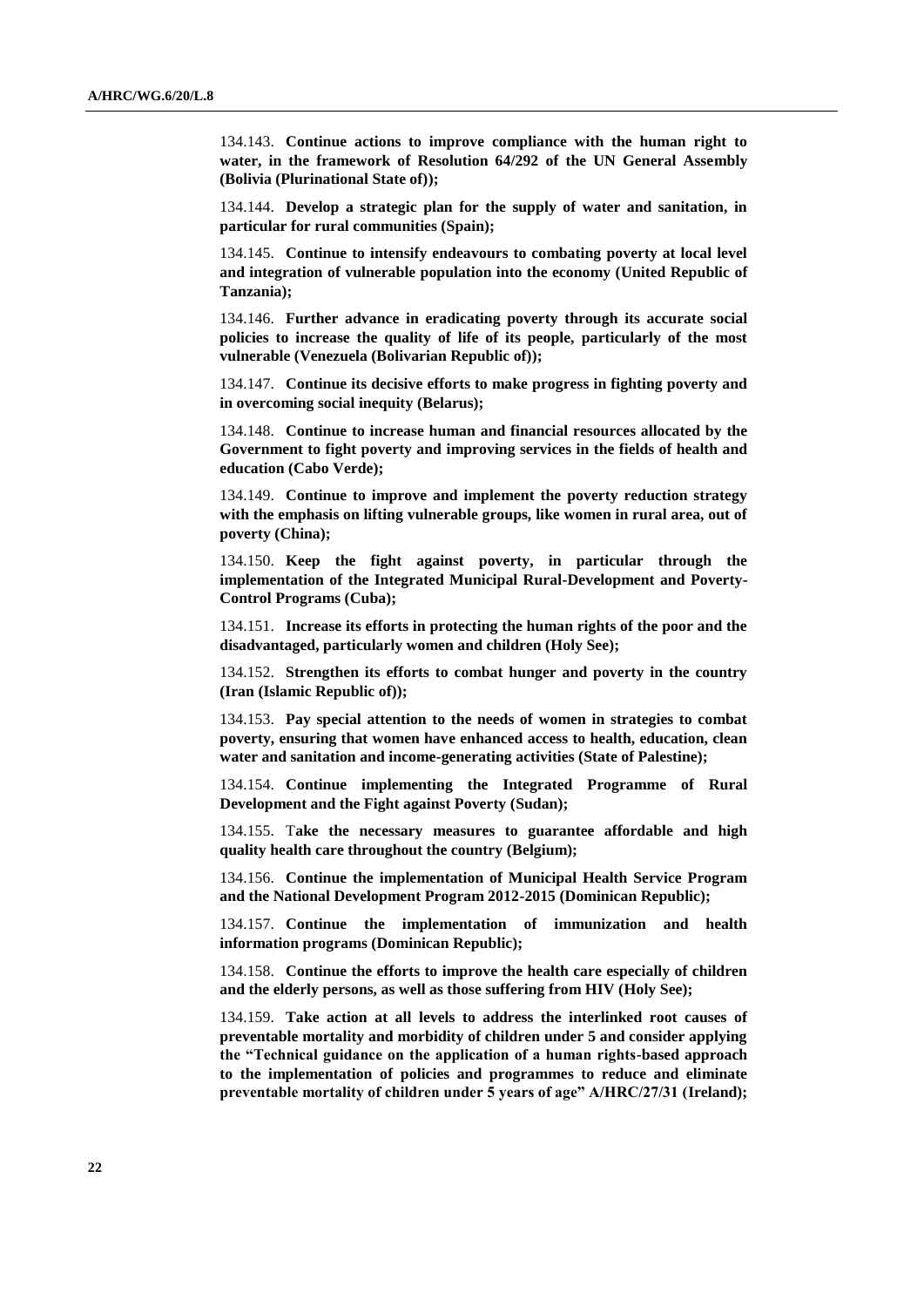134.160. **Conduct a survey on child mortality in order to get updated and reliable data (Norway);**

134.161. **Cooperate with specialized United Nations Bodies to develop the health sector in accordance with the National Plan of 2012-2025 (Kuwait);**

134.162. **Promote and develop the National Plan to combat HIV (Lebanon);** 

134.163. **The allocation of additional efforts and resources to improving the country's health system (Turkey);**

134.164. **Take additional measures to ensure that all children have access to primary and secondary education (Belgium);**

134.165. **Integrate human rights education into primary and secondary school curricula (Zimbabwe);**

134.166. **Encouraged to bring human rights into the curriculum by, among others, training teachers (Djibouti);**

134.167. **Continue to increase education input to ensure the right to education for all the people (China);**

134.168. **Continue with the implementation of literacy and remedial education, especially in rural areas (Dominican Republic);**

134.169. **Realize the right to education for all, including human rights education, by inter alia, ensuring the effective implementation of the law providing for free primary education (Germany);**

134.170. **Continue its efforts to improve the national system to access education for all children (Iran (Islamic Republic of));**

134.171. **Improve and facilitate access to education, in particular of girls, as previously recommended (Italy);**

134.172. **Continue its literacy campaign in cooperation with UNECEF (Kuwait);**

134.173. **Continue its positive measures to realize the right to education of its citizens (Malaysia);**

134.174. **Intensify efforts to fully implement legislation to provide free education for all children, to ensure all children have equal access to education (Maldives);**

134.175. **Integrate human rights in the school curricula (Morocco);**

134.176. **Take steps to ensure universal enrolment in primary school for both boys and girls and to increase attendance of secondary schools, as well as to ensure the integration of human rights into school curricula at all levels (State of Palestine);**

134.177. **Ensure equal access to education for women and girls (Turkey);**

134.178. **Encouraged to promote and protect the rights of vulnerable persons including persons with disabilities (Djibouti);**

134.179. **Continue the development of programs that aim to incorporate the participation and contribution of persons with disabilities in society (Israel);** 

134.180. **Continue in its efforts to help persons with disabilities and integrate them into society as real partners (Kuwait);**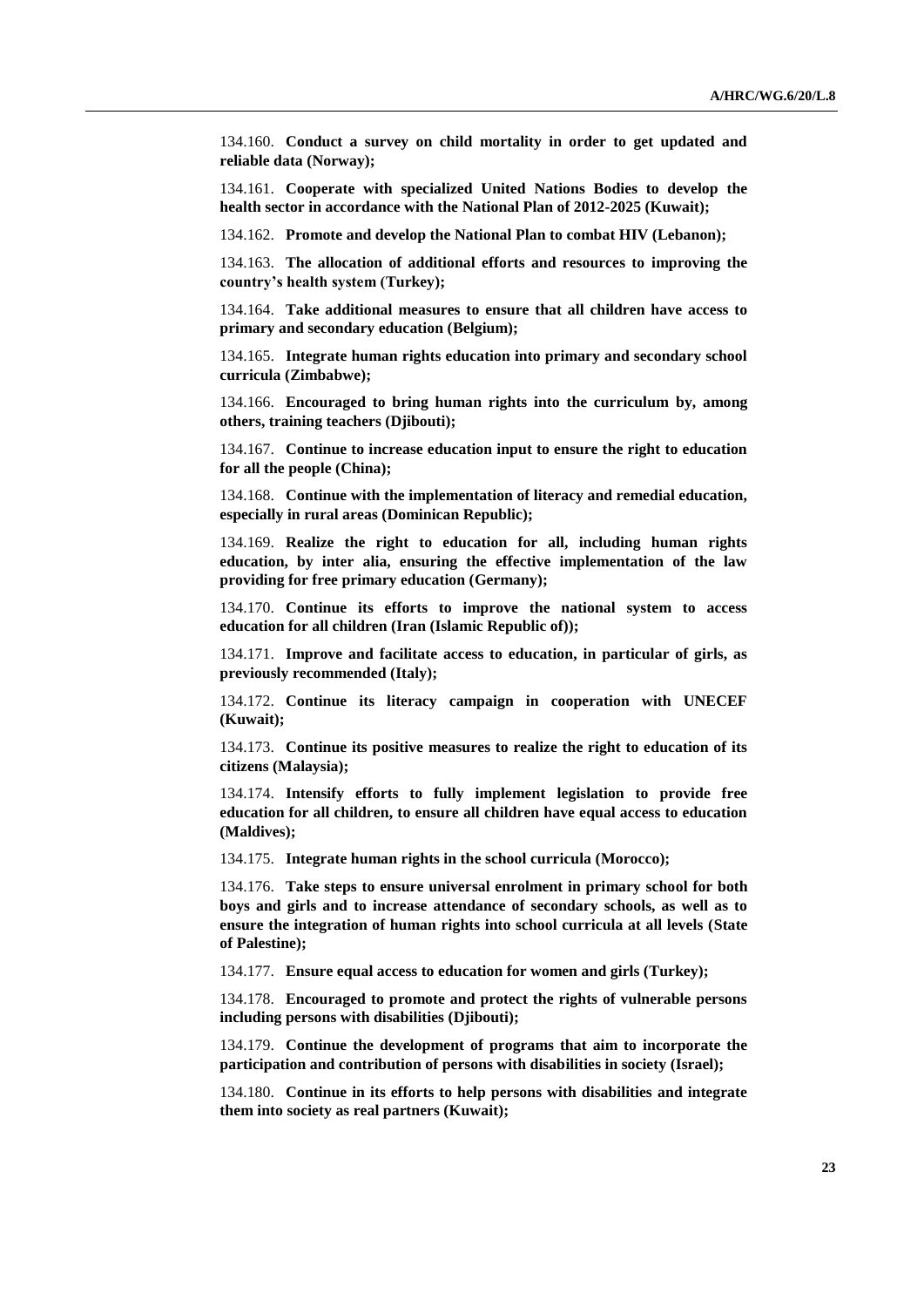134.181. **Continue its efforts to create an inclusive society for persons with disabilities through the National Council for the Protection of the Persons with Disabilities which monitors the implementation of the policies (Singapore);**

134.182. **Deepen measures aimed at guaranteeing the rights of migrants, asylum seekers and refugees, particularly to end the acts of discrimination and violence, and to investigate, prosecute and punish the perpetrators (Argentina);**

134.183. **Request the assistance of UN bodies in the area of regulating migration flows, in order to set up techniques to support and facilitate the return and reintegration in dignity and security of Angolan displaced persons and refugees (Côte d'Ivoire);**

134.184. **Consider its pending reservations on the international instruments relating to refugees and displaced persons so as not to create any stateless persons, despite migratory pressures (Democratic Republic of the Congo);**

134.185. **Finalise the draft National Policy on Migration developed in consultation with the International Organization for Migration (IOM) (France);**

134.186. **Work to relax its migration policy, by focusing on return with dignity of irregular migrants to their countries of origin (Senegal);**

134.187. **Immediately cease all forms of forced displacement, in accordance with the applicable international humanitarian and human rights law and the Guiding Principles on International Displacement (1998) (Australia);**

134.188. **Give a proper follow-up to the resolution which forbids the forced evictions of persons and to defend the rights of the displaced and indigenous people (Holy See);**

134.189. **Continue to implement the National Strategy for Long Term Development "Angola 2025" (Cuba);**

134.190. **Continue implementing the 2013-2017 National Development Plan (Myanmar);**

134.191. **Undertake further work to address access to profits from natural resources, including the role of the corporate sector in social development (New Zealand);**

134.192. **Comprehensively address the issue of corruption and further promote transparency (Sierra Leone).**

135. **The following recommendations will be examined by Angola and responses will**  be provided in due time, but no later than the 28<sup>th</sup> session of the Human Rights **Council in March 2015:**

135.1. **Accede to the convention on the Prevention and Punishment of the Crime of Genocide (Armenia);**

135.2. **Consider ratification of the Rome Statute of the International Criminal Court (ICC) (Botswana);** 

135.3. **Ratify the Rome Statute of the International Criminal Court (Costa Rica);**

135.4. **Ratify the Rome Statute of the International Criminal Court (Romania);**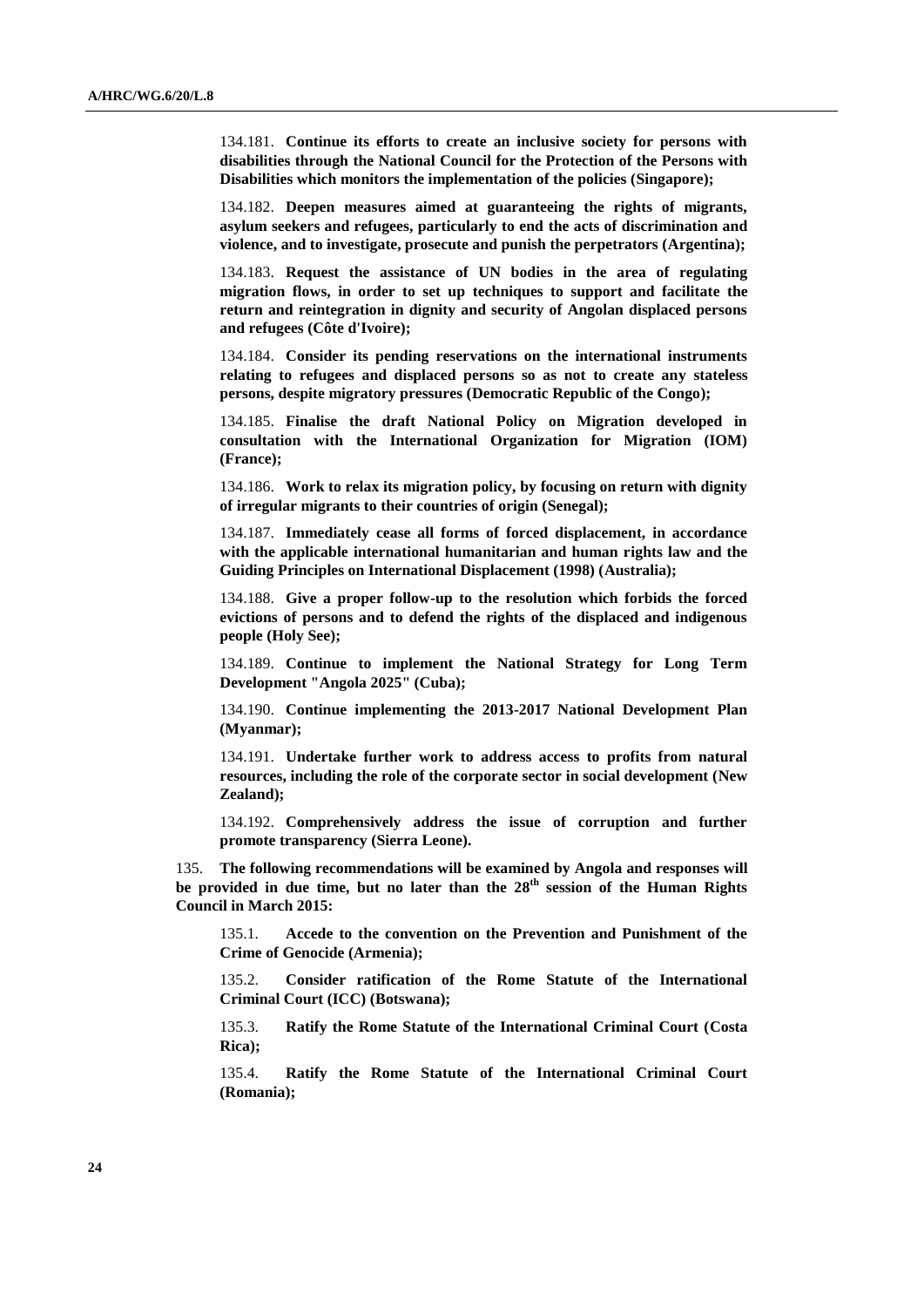135.5. **Consider ratifying the Convention on the Prevention and Punishment of the Crime of Genocide (Rwanda);**

135.6. **Ratify the Rome Statute of the International Criminal Court and the Agreement on Privileges and Immunities of the Court (APIC) (Estonia);**

135.7. **Ratify the Rome Statute on the International Criminal Court (ICC) Ghana);**

135.8. **Ratify the Rome Statute (Tunisia);**

135.9. **Accede to and fully align its national legislation with the Rome Statute of the International Criminal Court (ICC); including by incorporating provisions to cooperate promptly and fully with the ICC (Montenegro);**

135.10. **Make further efforts to ratify and fully align its national legislation with the Rome Statute of the International Criminal Court (Republic of Korea);**

135.11. **Consider ratification and full alignment of national legislation with the Rome Statute, including by incorporating provisions to cooperate promptly and fully with the ICC and to investigate and prosecute genocide, crimes against humanity, war crimes effectively before its national courts, and accede to the Agreement and privileges and Immunities of the Court (APIC) (Slovenia);**

135.12. **Create a National Human Rights Institution in accordance with the Paris Principles (Uruguay);**

135.13. **Seek to expedite the current process of establishing a National Human Rights Institution, with a view to further improving the general situation of human rights in Angola (Egypt);**

135.14. **Establish an independent national human rights institution in accordance with the Paris Principles (France);**

135.15. **Create and implement a national human rights institution in accordance with the Paris Principles (Gabon);**

135.16. **Expedite efforts in its consideration of setting up an independent National Human Rights Institution in accordance with the Paris Principles (Ghana);**

135.17. **Take further steps for the establishment of a human rights institution functioning in accordance with the Paris Principles (Greece);**

135.18. **Actively consider establishing a full-fledged NHRI in line with the Paris Principles (India);**

135.19. **Intensify its efforts to establish National Human Rights Institution in compliance with the Paris Principles (Indonesia);**

135.20. **Take steps towards the establishment and operationalization of a national human rights institution, in accordance with the Paris Principles (Kenya);**

135.21. **Establish a national institution for human rights, in conformity with the Paris Principles (Mali);**

135.22. **Intensify its efforts to establish a National Human Rights Institution in accordance with the Paris Principles (Rwanda);**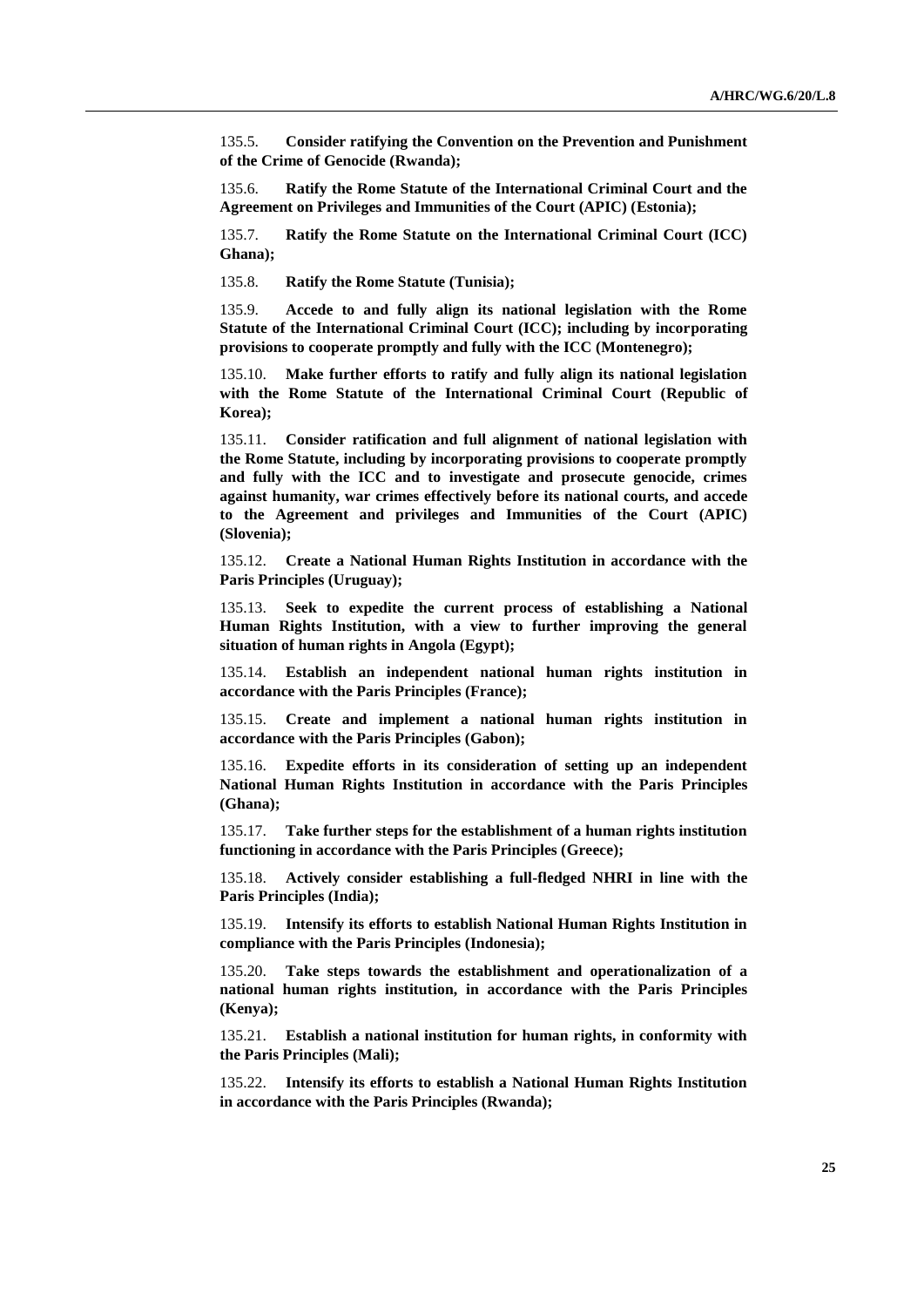135.23. **Accelerate the process of establishing of the National Human Rights Institution in accordance to the Paris Principles (South Sudan);**

135.24. **Set up a national human rights institution in accordance with the Paris Principles (Togo);**

135.25. **Establish a national human rights institution in conformity with the Paris Principles and to extend a standing invitation to the Council mandate holders (Tunisia);**

135.26. **Consider partnership in the Extractive Industries Transparency Initiative, including an open dialogue with civil society (Norway);** 

135.27. **Issue a standing invitation to the United Nations human rights special procedures (Czech Republic);**

135.28. **Considers issuing standing invitation to all Special Procedures (Ghana);**

135.29. **Consider issuing a standing invitation to the United Nations human rights Special Procedures (Rwanda);**

135.30. **Ensure freedom of expression and media freedom by bringing national legislation in line with international standards, including by decriminalizing defamation and related offences in relevant national laws (Estonia);**

135.31. **End the practice of using criminal defamation laws to restrict freedom of expression and peaceful assembly and association in accordance with international obligations (United States of America);**

135.32. **Repeal criminal defamation laws, particularly those providing special punishment for alleged defamation (Sweden);**

135.33. **Decriminalize press offences and to allow private radio broadcasting at the national level (Norway);**

135.34. **Respect the right to peaceful assembly in accordance with Angolan and international human rights law; take steps to decriminalise press offences, in line with international standards; and ensure journalists and human rights defenders are not intimidated (Australia)**.

136. **All conclusions and/or recommendations contained in the present report reflect the position of the submitting State(s) and/or the State under review. They should not be construed as endorsed by the Working Group as a whole.**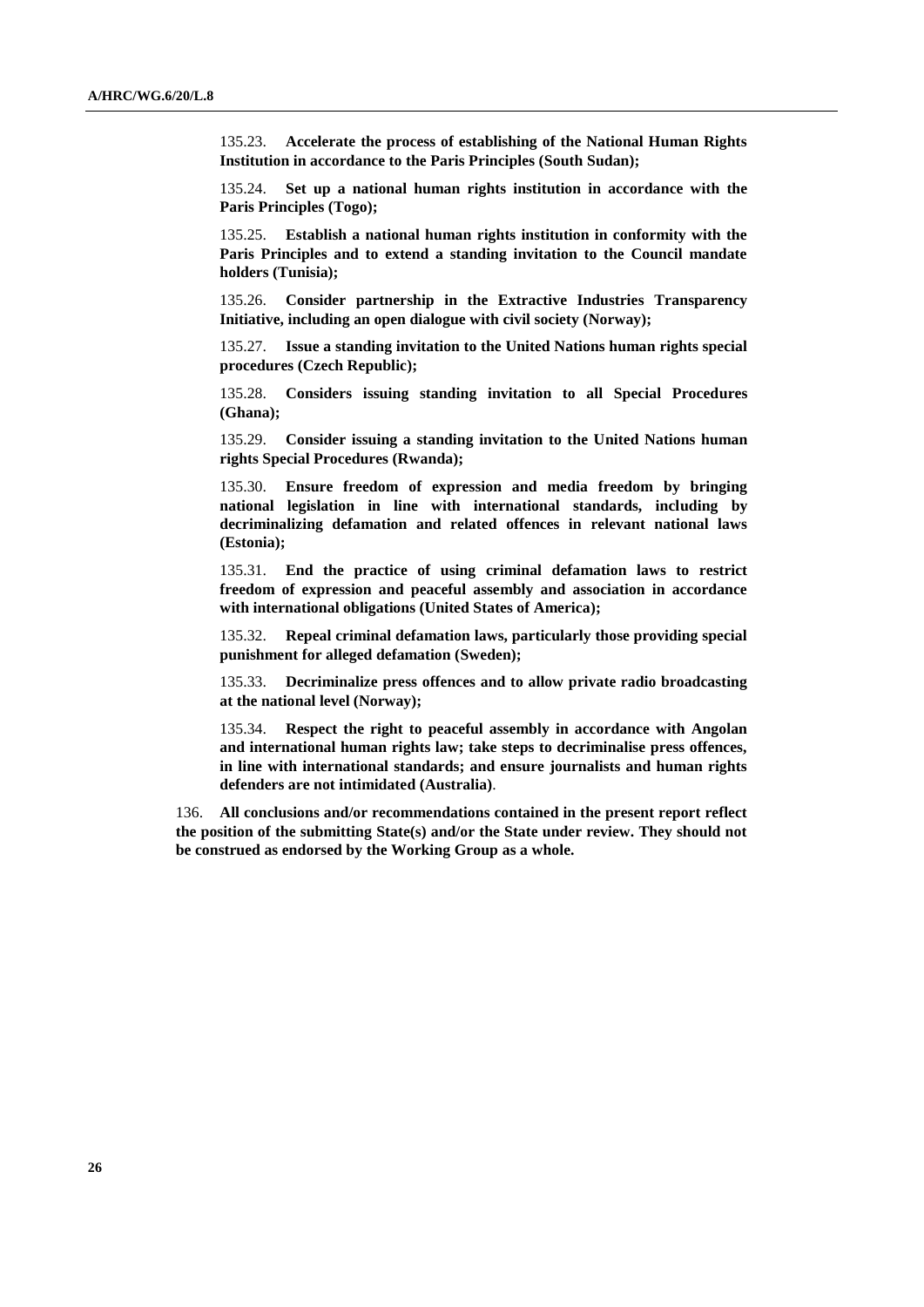## **Annex**

#### **Composition of the delegation**

The delegation of Angola was headed by H.E Rui Jorge Carneiro Mangueira, Minister Of Justice and Human Rights, and composed of the following members:

- Manuel Augusto, Secretary of State for External Relations;
- José Bamokina Zau-Secretary of State for Home Affairs;
- Paula Sacramento Neto Secretary of State for Family and Women Promotion;
- Carlos Alberto Masseca Secretary State for Health;
- Margarida Izata Ambassador/ Director for Multilateral Affairs, Ministry of External Relations;
- Apólinário Correia Ambassador/Permanent Representative in Geneva
- Osvaldo Varela Ambassador in Berna;
- Teresa Manuela Under–General Prosecutor of Republic;
- Manuel Bambi Prosecutor of Republic;
- Ruth Madalena Mixinge Director, National Institute for Child;
- Ana Celeste Januário Director for Human Rights Department, Ministry of Justice and Human Rights;
- Adriano Gaspar Director for International Exchange Department, Ministry of Family and Women Promotion;
- Isabel Fernandes Director for Legal Department, Ministry of Family and Women Promotion;
- António Pombal Director for International Exchange Department, Ministry of Economy;
- Armindo Feliciano Aurelio Adviser, Ministry of Home Affairs;
- Alexandre of Mauricio Head of Department, Ministry of Home Affairs;
- Mário Francisco Head of Department, Ministry of Home Affairs;
- Silvia Lunda Officer, Ministry of Home Affairs;
- Luisa de Almeida Cursino Adviser, Ministry of Justice and Human Rights;
- Ana Luisa Silva Head of Department, Ministry of Justice and Human Rights;
- Mario Homero Head of Department, Ministry of Education;
- Julio de Carvalho Head of Department, Ministry of Health;
- Julio Kufukila - Head of Department, Ministry for Social Assistance;
- Humberto Costa Head of Department, National Institute for Child;
- Sonia de Sá Officer, Legal Department, Presidency of Republic;
- Elizandra Costa Officer, Office of General Prosecutor;
- Flora Gonçalves First Secretary, Permanent Mission of Angola to the UN in New York;